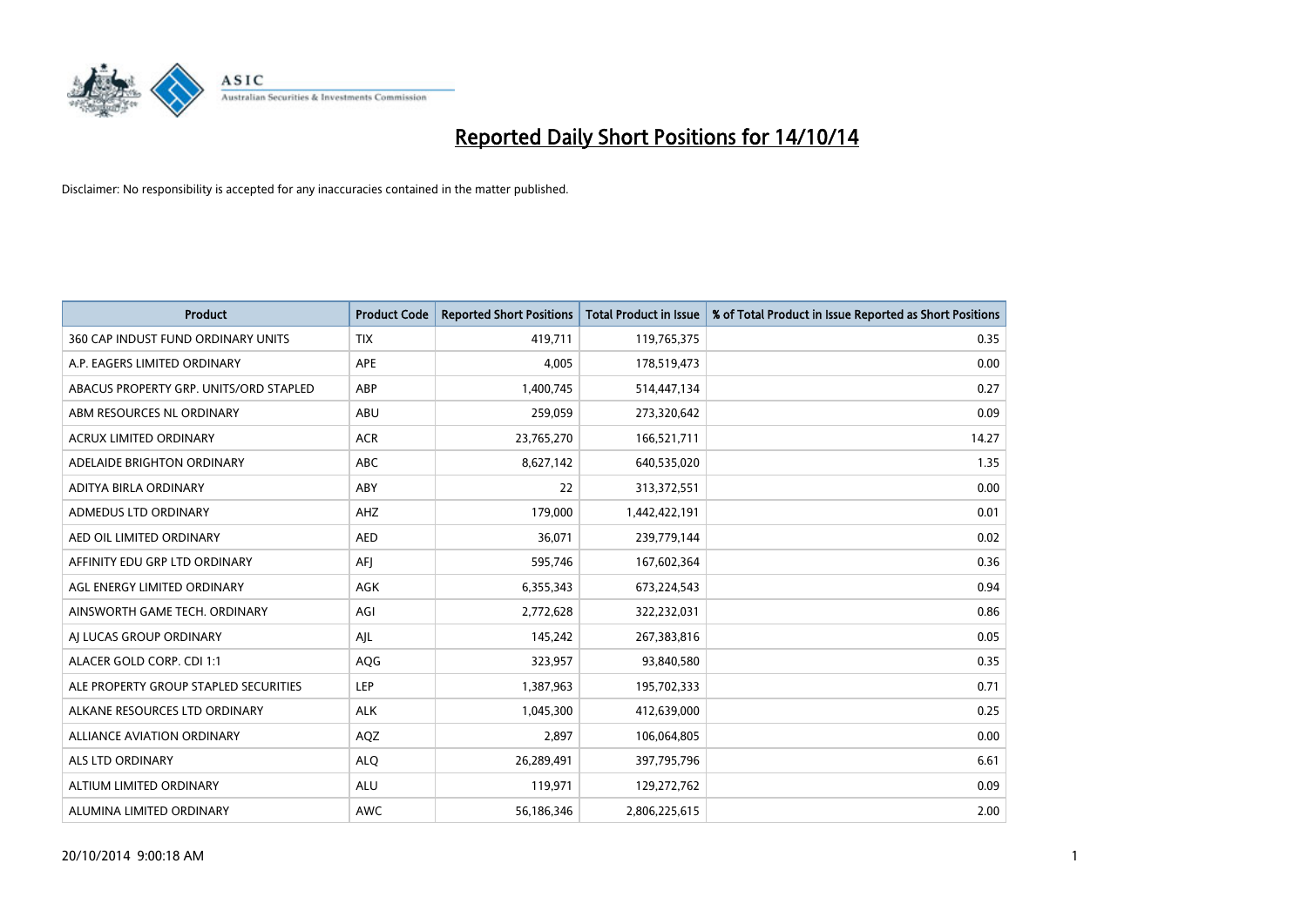

| Product                                 | <b>Product Code</b> | <b>Reported Short Positions</b> | <b>Total Product in Issue</b> | % of Total Product in Issue Reported as Short Positions |
|-----------------------------------------|---------------------|---------------------------------|-------------------------------|---------------------------------------------------------|
| AMCOM TELECOMM, ORDINARY                | AMM                 | 6,431,225                       | 266,399,148                   | 2.41                                                    |
| AMCOR LIMITED ORDINARY                  | AMC                 | 5,818,802                       | 1,206,684,923                 | 0.48                                                    |
| AMP LIMITED ORDINARY                    | AMP                 | 14,438,918                      | 2,957,737,964                 | 0.49                                                    |
| ANSELL LIMITED ORDINARY                 | <b>ANN</b>          | 6,001,475                       | 153,105,206                   | 3.92                                                    |
| ANTARES ENERGY LTD ORDINARY             | <b>AZZ</b>          | 123,807                         | 255,000,000                   | 0.05                                                    |
| ANZ BANKING GRP LTD ORDINARY            | ANZ                 | 10,505,332                      | 2,756,627,771                 | 0.38                                                    |
| APA GROUP STAPLED SECURITIES            | APA                 | 8,511,970                       | 835,750,807                   | 1.02                                                    |
| APN NEWS & MEDIA ORDINARY               | <b>APN</b>          | 1,341,529                       | 1,029,041,356                 | 0.13                                                    |
| AQUARIUS PLATINUM. ORDINARY             | <b>AOP</b>          | 2,939,695                       | 1,465,473,903                 | 0.20                                                    |
| AQUILA RESOURCES ORDINARY               | <b>AQA</b>          | 13,583                          | 411,804,442                   | 0.00                                                    |
| ARAFURA RESOURCE LTD ORDINARY           | ARU                 | 2,000                           | 441,270,644                   | 0.00                                                    |
| ARB CORPORATION ORDINARY                | ARP                 | 1,314,226                       | 72,493,302                    | 1.81                                                    |
| ARDENT LEISURE GROUP STAPLED SECURITIES | AAD                 | 1,296,345                       | 438,666,245                   | 0.30                                                    |
| ARENA REIT. ORDINARY UNITS              | <b>ARF</b>          | 142,427                         | 211,495,653                   | 0.07                                                    |
| ARISTOCRAT LEISURE ORDINARY             | ALL                 | 2,813,910                       | 630,022,253                   | 0.45                                                    |
| ARRIUM LTD ORDINARY                     | ARI                 | 84,404,170                      | 2,333,653,286                 | 3.62                                                    |
| ARRIUM LTD RIGHTS 30-SEP-14 FOR         | <b>ARIR</b>         | 102,578                         | 1,366,183,142                 | 0.01                                                    |
| ASALEO CARE LIMITED ORDINARY            | AHY                 | 8,119,772                       | 603,469,434                   | 1.35                                                    |
| ASCIANO LIMITED ORDINARY                | <b>AIO</b>          | 3,296,922                       | 975,385,664                   | 0.34                                                    |
| ASPEN GROUP ORD/UNITS STAPLED           | APZ                 | 225,588                         | 114,984,873                   | 0.20                                                    |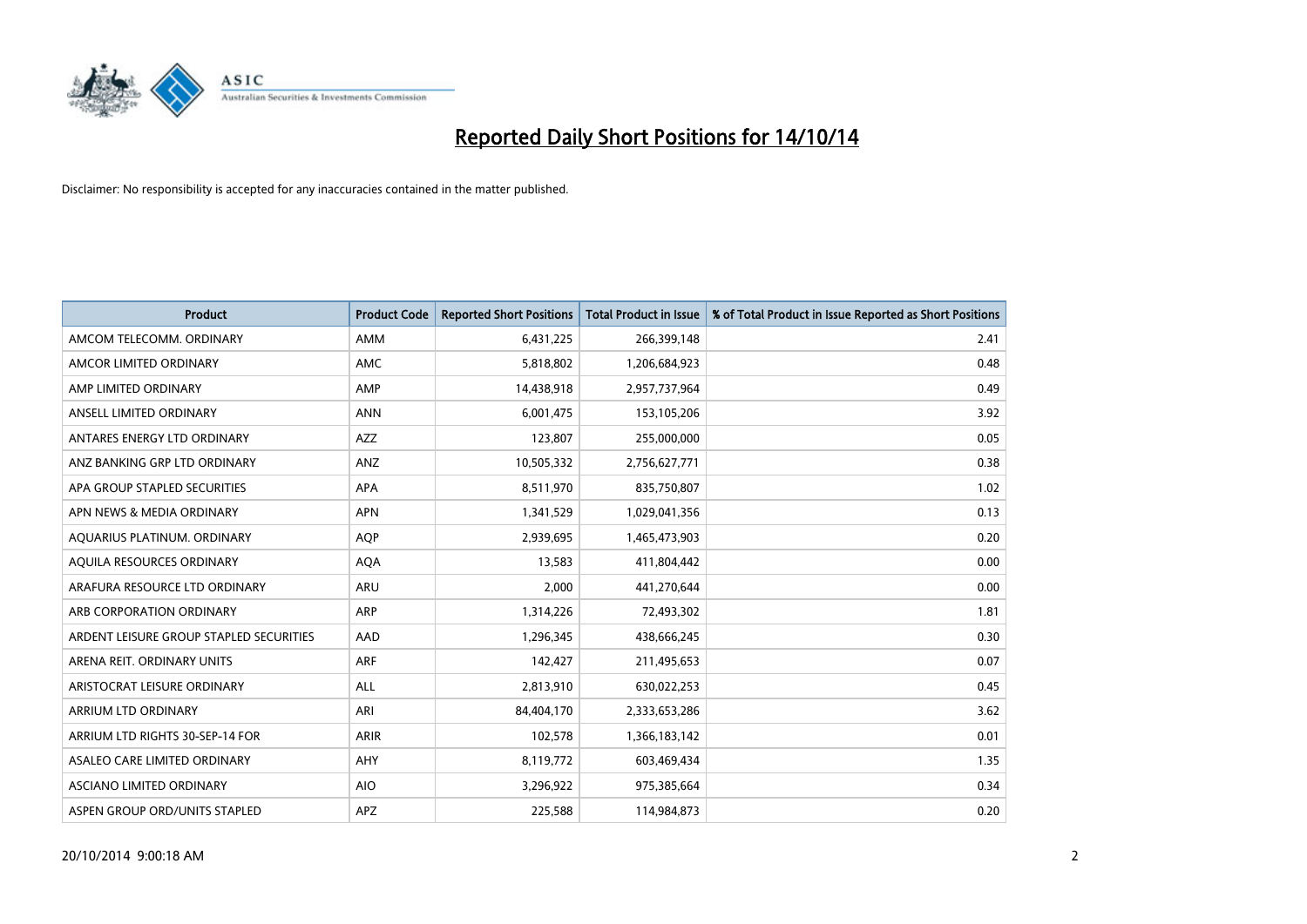

| <b>Product</b>                            | <b>Product Code</b> | <b>Reported Short Positions</b> | <b>Total Product in Issue</b> | % of Total Product in Issue Reported as Short Positions |
|-------------------------------------------|---------------------|---------------------------------|-------------------------------|---------------------------------------------------------|
| ASTRO JAP PROP GROUP STAPLED US PROHIBIT. | AJA                 | 192,399                         | 67,211,752                    | 0.29                                                    |
| ASX LIMITED ORDINARY                      | ASX                 | 5,482,089                       | 193,595,162                   | 2.83                                                    |
| ATLAS IRON LIMITED ORDINARY               | AGO                 | 112,743,490                     | 915,701,543                   | 12.31                                                   |
| ATRUM COAL NL ORDINARY                    | <b>ATU</b>          | 167,195                         | 162,459,242                   | 0.10                                                    |
| AUCKLAND INTERNATION ORDINARY             | AIA                 | 66,360                          | 1,190,484,097                 | 0.01                                                    |
| AURIZON HOLDINGS LTD ORDINARY             | AZJ                 | 3,206,660                       | 2,137,284,503                 | 0.15                                                    |
| AUSDRILL LIMITED ORDINARY                 | <b>ASL</b>          | 21,320,120                      | 312,277,224                   | 6.83                                                    |
| AUSENCO LIMITED ORDINARY                  | AAX                 | 997,538                         | 168,449,799                   | 0.59                                                    |
| AUSNET SERVICES STAPLED SECURITIES        | <b>AST</b>          | 34,020,462                      | 3,425,244,162                 | 0.99                                                    |
| AUSQUEST LIMITED ORDINARY                 | <b>AQD</b>          | 3,548                           | 260,503,444                   | 0.00                                                    |
| AUST INDUSTRIAL REIT UNIT                 | ANI                 | 236,392                         | 96,288,031                    | 0.25                                                    |
| <b>AUSTAL LIMITED ORDINARY</b>            | ASB                 | 918,008                         | 346,379,377                   | 0.27                                                    |
| AUSTBROKERS HOLDINGS ORDINARY             | <b>AUB</b>          | 599,084                         | 60,088,396                    | 1.00                                                    |
| AUSTIN ENGINEERING ORDINARY               | ANG                 | 1,050,359                       | 84,274,004                    | 1.25                                                    |
| AUSTRALAND PROPERTY STAPLED SECURITY      | <b>ALZ</b>          | 4,746                           | 581,797,922                   | 0.00                                                    |
| AUSTRALIAN AGRICULT, ORDINARY             | AAC                 | 3,451,687                       | 532,474,721                   | 0.65                                                    |
| AUSTRALIAN FOUNDAT. ORDINARY              | AFI                 | 100                             | 1,086,070,669                 | 0.00                                                    |
| AUSTRALIAN PHARM, ORDINARY                | API                 | 10,712,349                      | 488,115,883                   | 2.19                                                    |
| AUTOMOTIVE HOLDINGS ORDINARY              | AHE                 | 2,742,982                       | 306,437,941                   | 0.90                                                    |
| AVANCO RESOURCES LTD ORDINARY             | AVB                 | 3,267,808                       | 1,661,675,855                 | 0.20                                                    |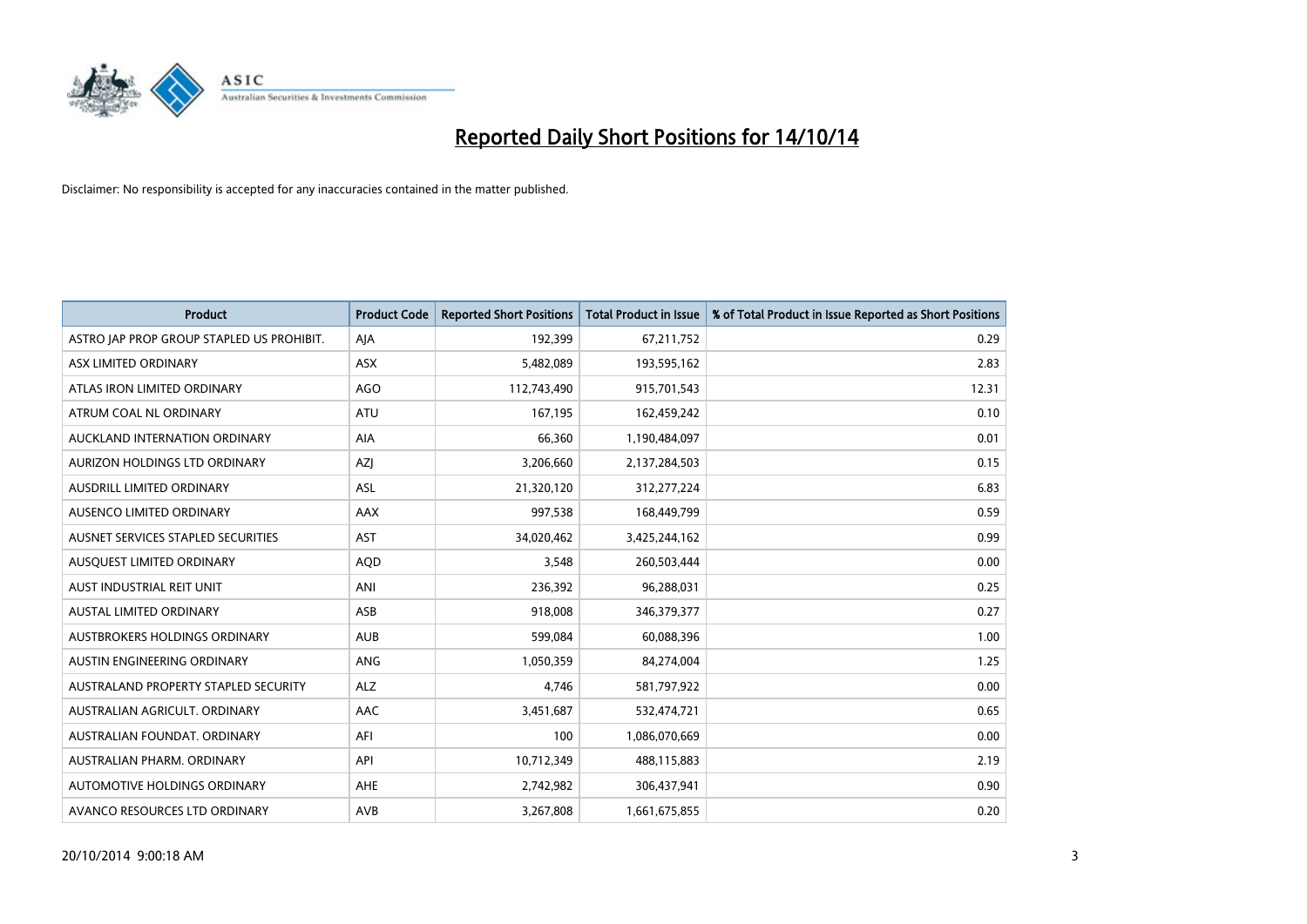

| <b>Product</b>                       | <b>Product Code</b> | <b>Reported Short Positions</b> | <b>Total Product in Issue</b> | % of Total Product in Issue Reported as Short Positions |
|--------------------------------------|---------------------|---------------------------------|-------------------------------|---------------------------------------------------------|
| AVEO GROUP STAPLED SECURITIES        | AOG                 | 6,358,304                       | 500,111,460                   | 1.27                                                    |
| AWE LIMITED ORDINARY                 | <b>AWE</b>          | 932,649                         | 525,861,050                   | 0.18                                                    |
| AZONTO PET LTD ORDINARY              | APY                 | $\mathbf{1}$                    | 1,159,375,100                 | 0.00                                                    |
| AZUMAH RESOURCES ORDINARY            | <b>AZM</b>          | $\mathbf{1}$                    | 388,816,919                   | 0.00                                                    |
| <b>BALAMARA RESOURCES ORDINARY</b>   | <b>BMB</b>          | 100,000                         | 357,269,513                   | 0.03                                                    |
| <b>BANDANNA ENERGY ORDINARY</b>      | <b>BND</b>          | 24,135,792                      | 528,481,199                   | 4.57                                                    |
| BANK OF QUEENSLAND. ORDINARY         | <b>BOQ</b>          | 2,272,424                       | 362,516,534                   | 0.63                                                    |
| <b>BANNERMAN RESOURCES ORDINARY</b>  | <b>BMN</b>          | 199,998                         | 329,745,150                   | 0.06                                                    |
| <b>BASE RES LIMITED ORDINARY</b>     | <b>BSE</b>          | 5,501,878                       | 561,840,029                   | 0.98                                                    |
| <b>BATHURST RES LTD. ORDINARY</b>    | <b>BRL</b>          | 300,729                         | 947,828,434                   | 0.03                                                    |
| <b>BC IRON LIMITED ORDINARY</b>      | <b>BCI</b>          | 6,586,794                       | 124,345,439                   | 5.30                                                    |
| BEACH ENERGY LIMITED ORDINARY        | <b>BPT</b>          | 16,357,074                      | 1,297,496,886                 | 1.26                                                    |
| BEADELL RESOURCE LTD ORDINARY        | <b>BDR</b>          | 51,404,329                      | 798,657,280                   | 6.44                                                    |
| <b>BEGA CHEESE LTD ORDINARY</b>      | <b>BGA</b>          | 2,017,969                       | 152,602,945                   | 1.32                                                    |
| BENDIGO AND ADELAIDE ORDINARY        | <b>BEN</b>          | 14,672,583                      | 450,887,389                   | 3.25                                                    |
| BENITEC BIOPHARMA ORDINARY           | <b>BLT</b>          | 92,000                          | 115,218,993                   | 0.08                                                    |
| BENTHAM IMF LTD ORDINARY             | <b>IMF</b>          | 4,471,459                       | 166,580,957                   | 2.68                                                    |
| BERKELEY RESOURCES ORDINARY          | <b>BKY</b>          | 77,000                          | 180,361,323                   | 0.04                                                    |
| BETASHARESCASHETF ETF UNITS          | AAA                 | 634                             | 12,076,812                    | 0.01                                                    |
| <b>BHP BILLITON LIMITED ORDINARY</b> | <b>BHP</b>          | 18,608,513                      | 3,211,691,105                 | 0.58                                                    |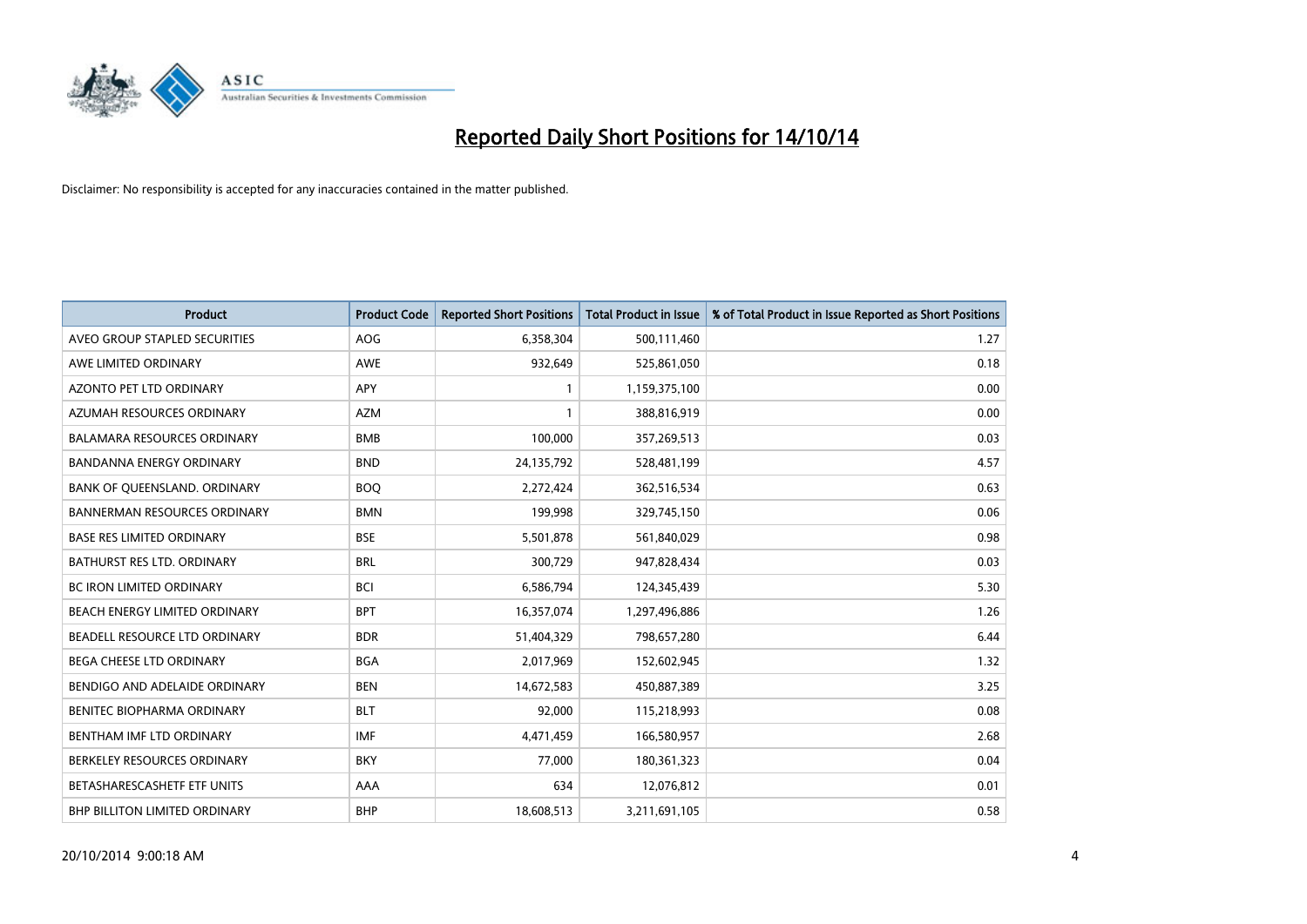

| <b>Product</b>                                | <b>Product Code</b> | <b>Reported Short Positions</b> | <b>Total Product in Issue</b> | % of Total Product in Issue Reported as Short Positions |
|-----------------------------------------------|---------------------|---------------------------------|-------------------------------|---------------------------------------------------------|
| <b>BIGAIR GROUP LIMITED ORDINARY</b>          | <b>BGL</b>          | 49,160                          | 172,872,340                   | 0.03                                                    |
| <b>BILLABONG ORDINARY</b>                     | <b>BBG</b>          | 10,925,636                      | 990,370,034                   | 1.10                                                    |
| <b>BLACKHAM RESOURCES ORDINARY</b>            | <b>BLK</b>          | 598,899                         | 118,939,533                   | 0.50                                                    |
| <b>BLACKMORES LIMITED ORDINARY</b>            | <b>BKL</b>          | 13,172                          | 17,224,199                    | 0.08                                                    |
| <b>BLACKTHORN RESOURCES ORD US PROHIBITED</b> | <b>BTR</b>          | 11,369                          | 164,285,950                   | 0.01                                                    |
| <b>BLUESCOPE STEEL LTD ORDINARY</b>           | <b>BSL</b>          | 5,175,605                       | 559,227,871                   | 0.93                                                    |
| <b>BOART LONGYEAR ORDINARY</b>                | <b>BLY</b>          | 24,230,735                      | 461,163,412                   | 5.25                                                    |
| BORAL LIMITED, ORDINARY                       | <b>BLD</b>          | 19,654,824                      | 782,736,249                   | 2.51                                                    |
| <b>BRADKEN LIMITED ORDINARY</b>               | <b>BKN</b>          | 9,048,728                       | 171,027,249                   | 5.29                                                    |
| <b>BRAMBLES LIMITED ORDINARY</b>              | <b>BXB</b>          | 3,131,303                       | 1,566,060,381                 | 0.20                                                    |
| BREVILLE GROUP LTD ORDINARY                   | <b>BRG</b>          | 5,114,304                       | 130,095,322                   | 3.93                                                    |
| <b>BRICKWORKS LIMITED ORDINARY</b>            | <b>BKW</b>          | 256,620                         | 148,403,475                   | 0.17                                                    |
| BT INVESTMENT MNGMNT ORDINARY                 | <b>BTT</b>          | 72,339                          | 284,384,906                   | 0.03                                                    |
| <b>BURSON GROUP LTD ORDINARY</b>              | <b>BAP</b>          | 1,732,759                       | 163,585,666                   | 1.06                                                    |
| <b>BURU ENERGY ORDINARY</b>                   | <b>BRU</b>          | 19,374,095                      | 336,010,528                   | 5.77                                                    |
| <b>BWP TRUST ORDINARY UNITS</b>               | <b>BWP</b>          | 8,686,870                       | 639,724,826                   | 1.36                                                    |
| CABCHARGE AUSTRALIA ORDINARY                  | CAB                 | 9,795,119                       | 120,430,683                   | 8.13                                                    |
| CALTEX AUSTRALIA ORDINARY                     | <b>CTX</b>          | 1,433,440                       | 270,000,000                   | 0.53                                                    |
| CAPE LAMBERT RES LTD ORDINARY                 | <b>CFE</b>          | 280,137                         | 626,686,586                   | 0.04                                                    |
| CAPITOL HEALTH ORDINARY                       | CAJ                 | 741,857                         | 431,180,115                   | 0.17                                                    |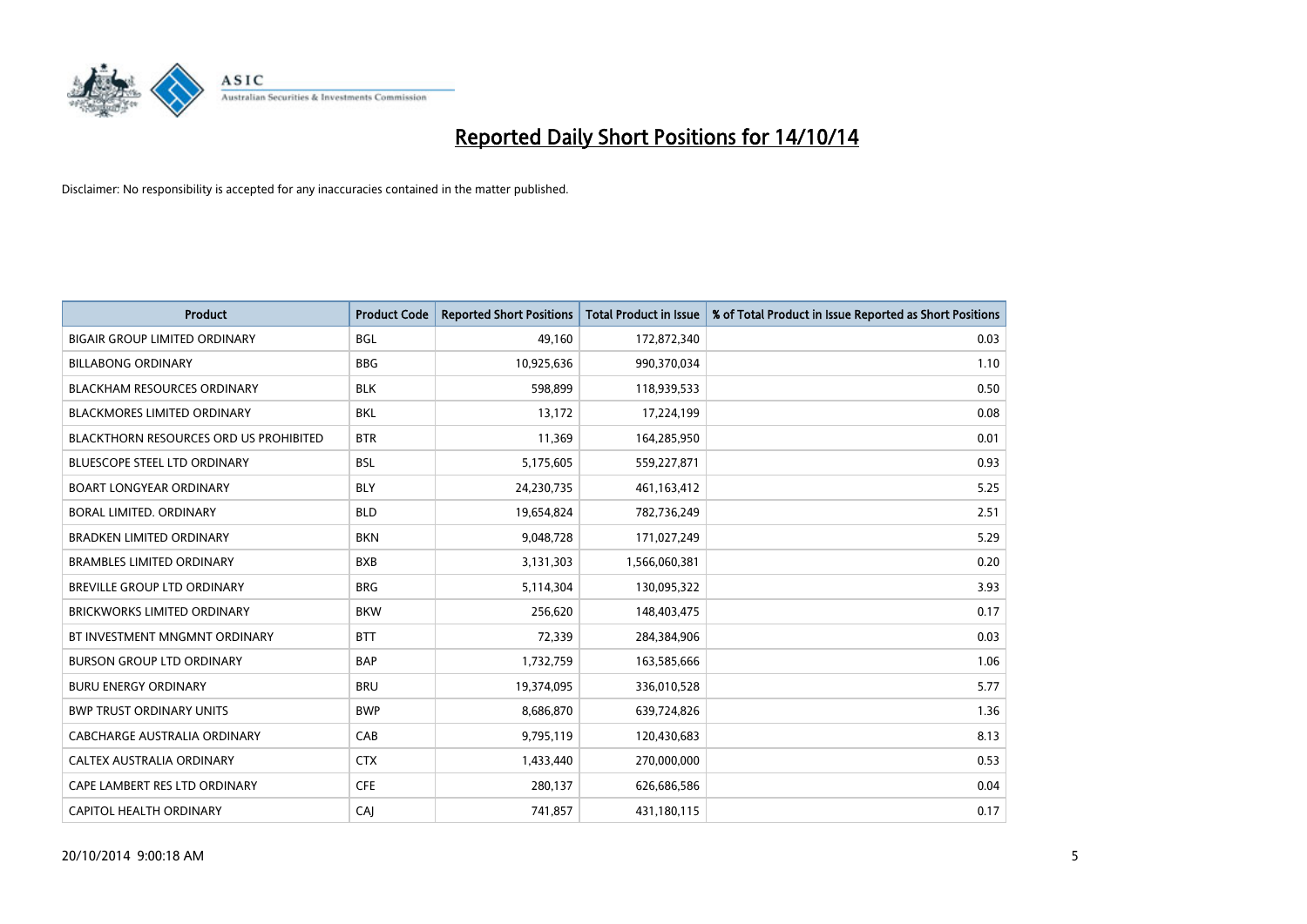

| <b>Product</b>                          | <b>Product Code</b> | <b>Reported Short Positions</b> | <b>Total Product in Issue</b> | % of Total Product in Issue Reported as Short Positions |
|-----------------------------------------|---------------------|---------------------------------|-------------------------------|---------------------------------------------------------|
| <b>CARDNO LIMITED ORDINARY</b>          | CDD                 | 7,467,280                       | 163,446,174                   | 4.57                                                    |
| <b>CARINDALE PROPERTY UNIT</b>          | <b>CDP</b>          | 59,851                          | 70,000,000                    | 0.09                                                    |
| CARNARVON PETROLEUM ORDINARY            | <b>CVN</b>          | 945,169                         | 987,252,253                   | 0.10                                                    |
| CARSALES.COM LTD ORDINARY               | <b>CRZ</b>          | 15,117,128                      | 238,389,986                   | 6.34                                                    |
| <b>CASH CONVERTERS ORDINARY</b>         | CCV                 | 7,695,730                       | 429,262,126                   | 1.79                                                    |
| CEDAR WOODS PROP. ORDINARY              | <b>CWP</b>          | 158,538                         | 78,336,371                    | 0.20                                                    |
| CENTRAL PETROLEUM ORDINARY              | <b>CTP</b>          | 376,858                         | 368,718,957                   | 0.10                                                    |
| CFS RETAIL TRUST GRP STAPLED SECURITIES | <b>CFX</b>          | 30,308,180                      | 3,050,355,727                 | 0.99                                                    |
| <b>CHALLENGER LIMITED ORDINARY</b>      | <b>CGF</b>          | 881,634                         | 569,725,821                   | 0.15                                                    |
| CHANDLER MACLEOD LTD ORDINARY           | <b>CMG</b>          | 7,589                           | 547,985,086                   | 0.00                                                    |
| CHARTER HALL GROUP STAPLED US PROHIBIT. | <b>CHC</b>          | 366,063                         | 355,015,480                   | 0.10                                                    |
| <b>CHARTER HALL RETAIL UNITS</b>        | <b>CQR</b>          | 13,444,324                      | 372,893,153                   | 3.61                                                    |
| <b>CHORUS LIMITED ORDINARY</b>          | <b>CNU</b>          | 38,342                          | 396,369,767                   | 0.01                                                    |
| CLEARVIEW WEALTH LTD ORDINARY           | <b>CVW</b>          | 8,522                           | 562,711,976                   | 0.00                                                    |
| CLINUVEL PHARMACEUT, ORDINARY           | CUV                 | 38,526                          | 42,466,435                    | 0.09                                                    |
| COAL OF AFRICA LTD ORDINARY             | <b>CZA</b>          | 426                             | 1,048,368,613                 | 0.00                                                    |
| COALSPUR MINES LTD ORDINARY             | <b>CPL</b>          | 1,055,117                       | 641,544,455                   | 0.16                                                    |
| COCA-COLA AMATIL ORDINARY               | <b>CCL</b>          | 28,763,536                      | 763,590,249                   | 3.77                                                    |
| <b>COCHLEAR LIMITED ORDINARY</b>        | <b>COH</b>          | 6,677,948                       | 57,062,020                    | 11.70                                                   |
| COCKATOO COAL ORDINARY                  | <b>COK</b>          | 167,987                         | 4,560,196,928                 | 0.00                                                    |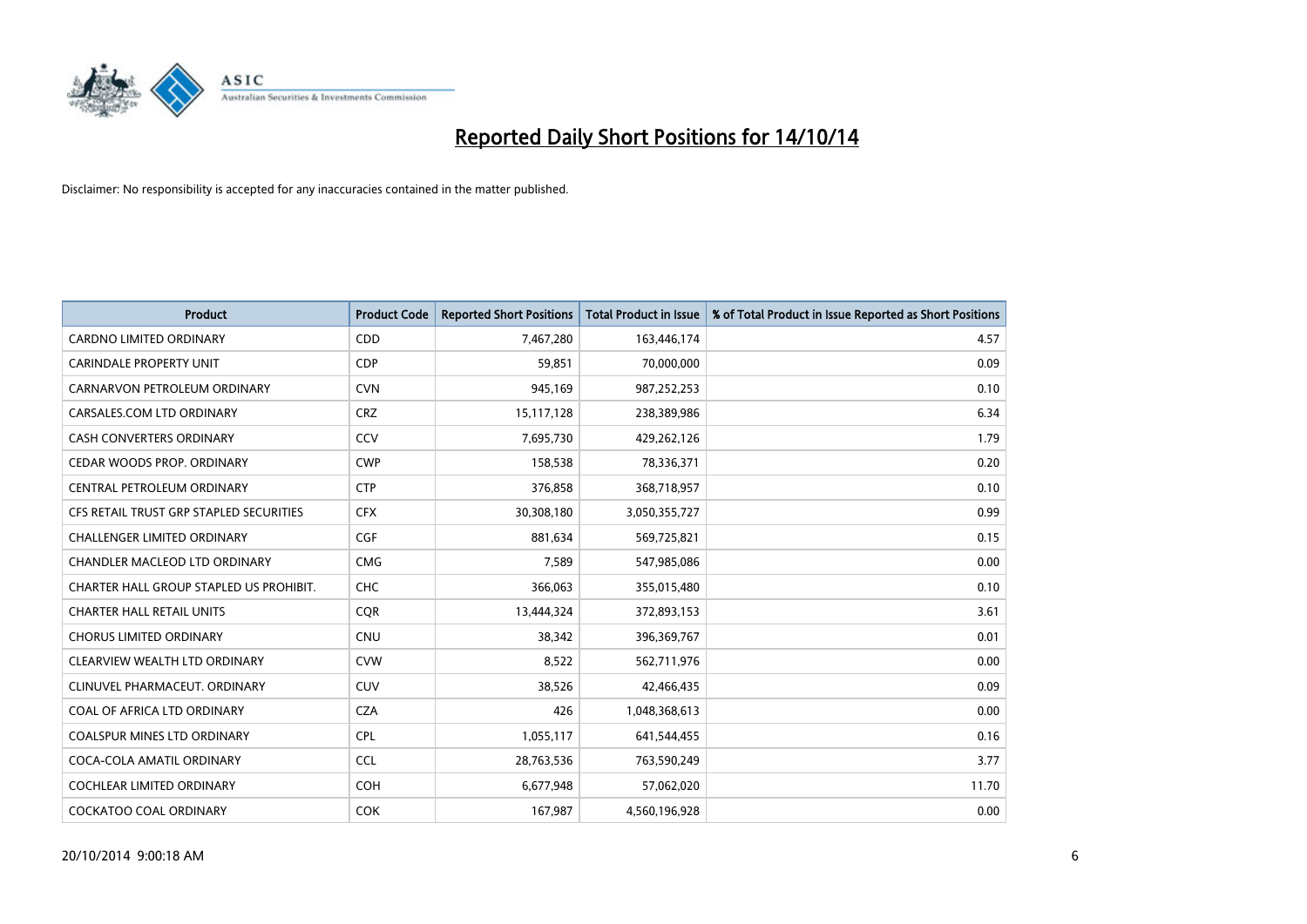

| <b>Product</b>                          | <b>Product Code</b> | <b>Reported Short Positions</b> | <b>Total Product in Issue</b> | % of Total Product in Issue Reported as Short Positions |
|-----------------------------------------|---------------------|---------------------------------|-------------------------------|---------------------------------------------------------|
| <b>CODAN LIMITED ORDINARY</b>           | <b>CDA</b>          | 305,411                         | 176,969,924                   | 0.17                                                    |
| COFFEY INTERNATIONAL ORDINARY           | <b>COF</b>          | 6,077                           | 255,833,165                   | 0.00                                                    |
| <b>COKAL LTD ORDINARY</b>               | <b>CKA</b>          | 6,820                           | 471,487,926                   | 0.00                                                    |
| <b>COLLECTION HOUSE ORDINARY</b>        | <b>CLH</b>          | 3,551,463                       | 129,717,785                   | 2.74                                                    |
| <b>COLLINS FOODS LTD ORDINARY</b>       | <b>CKF</b>          | 100,000                         | 93,000,003                    | 0.11                                                    |
| COMMONWEALTH BANK, ORDINARY             | <b>CBA</b>          | 19,083,882                      | 1,621,319,194                 | 1.18                                                    |
| <b>COMPASS RESOURCES ORDINARY</b>       | <b>CMR</b>          | 7,472                           | 1,403,744,100                 | 0.00                                                    |
| <b>COMPUTERSHARE LTD ORDINARY</b>       | <b>CPU</b>          | 5,789,002                       | 556,203,079                   | 1.04                                                    |
| <b>COOPER ENERGY LTD ORDINARY</b>       | <b>COE</b>          | 305,102                         | 329,235,509                   | 0.09                                                    |
| <b>CORP TRAVEL LIMITED ORDINARY</b>     | <b>CTD</b>          | 240,644                         | 90,517,621                    | 0.27                                                    |
| <b>COVER-MORE GRP LTD ORDINARY</b>      | <b>CVO</b>          | 10,658,747                      | 317,750,000                   | 3.35                                                    |
| <b>CREDIT CORP GROUP ORDINARY</b>       | <b>CCP</b>          | 540,424                         | 46,296,407                    | 1.17                                                    |
| <b>CROMWELL PROP STAPLED SECURITIES</b> | <b>CMW</b>          | 12,254,345                      | 1,733,132,163                 | 0.71                                                    |
| <b>CROWE HORWATH AUS ORDINARY</b>       | <b>CRH</b>          | 627,437                         | 273,005,429                   | 0.23                                                    |
| <b>CROWN RESORTS LTD ORDINARY</b>       | <b>CWN</b>          | 9,731,623                       | 728,394,185                   | 1.34                                                    |
| <b>CSG LIMITED ORDINARY</b>             | <b>CSV</b>          | 226,859                         | 279,648,511                   | 0.08                                                    |
| <b>CSL LIMITED ORDINARY</b>             | <b>CSL</b>          | 1,400,009                       | 474,543,947                   | 0.30                                                    |
| <b>CSR LIMITED ORDINARY</b>             | <b>CSR</b>          | 16,591,066                      | 506,000,315                   | 3.28                                                    |
| <b>CUDECO LIMITED ORDINARY</b>          | CDU                 | 8,686,097                       | 235,425,143                   | 3.69                                                    |
| DART ENERGY LTD ORDINARY                | <b>DTE</b>          | 273,896                         | 1,108,752,733                 | 0.02                                                    |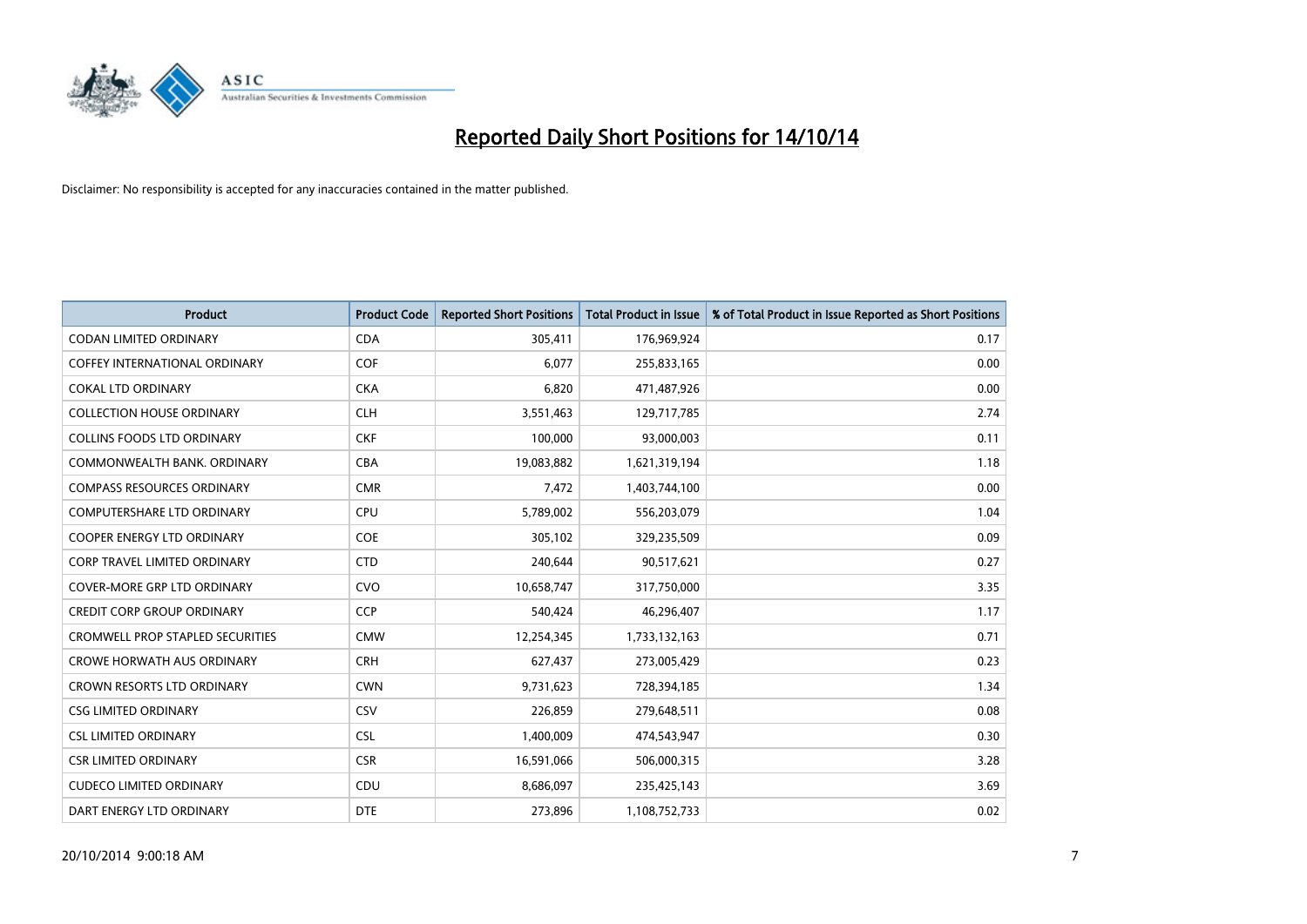

| <b>Product</b>                     | <b>Product Code</b> | <b>Reported Short Positions</b> | <b>Total Product in Issue</b> | % of Total Product in Issue Reported as Short Positions |
|------------------------------------|---------------------|---------------------------------|-------------------------------|---------------------------------------------------------|
| DATA#3 LIMITED ORDINARY            | <b>DTL</b>          | 103,203                         | 153,974,950                   | 0.07                                                    |
| DECMIL GROUP LIMITED ORDINARY      | <b>DCG</b>          | 1,622,778                       | 168,657,794                   | 0.96                                                    |
| DEEP YELLOW LIMITED ORDINARY       | <b>DYL</b>          | 1,002                           | 1,891,196,227                 | 0.00                                                    |
| DEVINE LIMITED ORDINARY            | <b>DVN</b>          | 21,893                          | 158,730,556                   | 0.01                                                    |
| DEXUS PROPERTY GROUP STAPLED UNITS | <b>DXS</b>          | 9,216,127                       | 5,433,110,810                 | 0.17                                                    |
| DICK SMITH HLDGS ORDINARY          | <b>DSH</b>          | 17,443,282                      | 236,511,364                   | 7.38                                                    |
| DISCOVERY METALS LTD ORDINARY      | <b>DML</b>          | 1,277,631                       | 644,039,581                   | 0.20                                                    |
| DOMINO PIZZA ENTERPR ORDINARY      | <b>DMP</b>          | 1,348,986                       | 86,160,773                    | 1.57                                                    |
| DONACO INTERNATIONAL ORDINARY      | <b>DNA</b>          | 6,645,187                       | 461,278,352                   | 1.44                                                    |
| DORAY MINERALS LTD ORDINARY        | <b>DRM</b>          | 115,722                         | 165,834,256                   | 0.07                                                    |
| DOWNER EDI LIMITED ORDINARY        | <b>DOW</b>          | 23,549,314                      | 435,399,975                   | 5.41                                                    |
| DRILLSEARCH ENERGY ORDINARY        | <b>DLS</b>          | 15,960,686                      | 460,839,911                   | 3.46                                                    |
| DUET GROUP STAPLED US PROHIBIT.    | <b>DUE</b>          | 13,015,703                      | 1,327,719,444                 | 0.98                                                    |
| DUKETON MINING ORDINARY            | <b>DKM</b>          | 422                             | 82,524,812                    | 0.00                                                    |
| DULUXGROUP LIMITED ORDINARY        | <b>DLX</b>          | 1,305,217                       | 383,503,942                   | 0.34                                                    |
| ECHO ENTERTAINMENT ORDINARY        | <b>EGP</b>          | 8,585,986                       | 825,672,730                   | 1.04                                                    |
| ELDERS LIMITED ORDINARY            | <b>ELD</b>          | 31,877,573                      | 523,265,328                   | 6.09                                                    |
| ELEMENTAL MINERALS ORDINARY        | ELM                 | 94,536                          | 315,663,391                   | 0.03                                                    |
| <b>EMECO HOLDINGS ORDINARY</b>     | <b>EHL</b>          | 9,339,353                       | 599,675,707                   | 1.56                                                    |
| ENERGY DEVELOPMENTS ORDINARY       | <b>ENE</b>          | 2,539                           | 169,664,295                   | 0.00                                                    |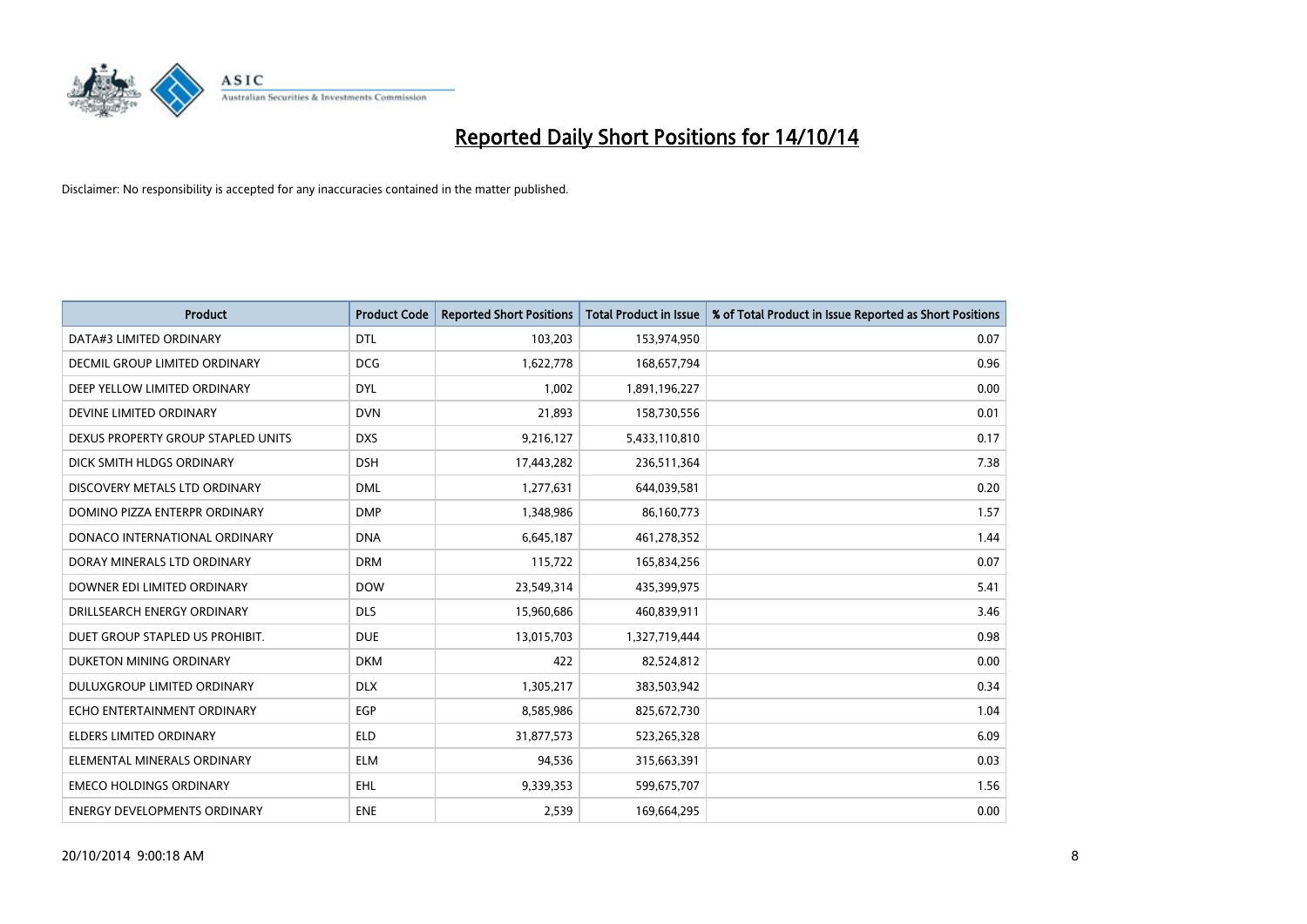

| <b>Product</b>                         | <b>Product Code</b> | <b>Reported Short Positions</b> | <b>Total Product in Issue</b> | % of Total Product in Issue Reported as Short Positions |
|----------------------------------------|---------------------|---------------------------------|-------------------------------|---------------------------------------------------------|
| <b>ENERGY RESOURCES ORDINARY 'A'</b>   | <b>ERA</b>          | 12,029,118                      | 517,725,062                   | 2.32                                                    |
| <b>ENERGY WORLD CORPOR. ORDINARY</b>   | <b>EWC</b>          | 46,260,786                      | 1,734,166,672                 | 2.67                                                    |
| <b>ENVESTRA LIMITED ORDINARY</b>       | <b>ENV</b>          | 81,516                          | 1,796,808,474                 | 0.00                                                    |
| EQUATORIAL RES LTD ORDINARY            | EQX                 | 33                              | 122,185,353                   | 0.00                                                    |
| EQUITY TRUSTEES ORDINARY               | EQT                 | 24,336                          | 19,152,092                    | 0.13                                                    |
| ERM POWER LIMITED ORDINARY             | EPW                 | 544,459                         | 240,530,856                   | 0.23                                                    |
| EVOLUTION MINING LTD ORDINARY          | <b>EVN</b>          | 43,933,423                      | 714,921,647                   | 6.15                                                    |
| FAIRFAX MEDIA LTD ORDINARY             | <b>FXI</b>          | 58,774,744                      | 2,351,955,725                 | 2.50                                                    |
| <b>FANTASTIC HOLDINGS ORDINARY</b>     | <b>FAN</b>          | 14,643                          | 103,068,398                   | 0.01                                                    |
| <b>FAR LTD ORDINARY</b>                | <b>FAR</b>          | 5,143,499                       | 2,699,846,742                 | 0.19                                                    |
| FEDERATION CNTRES ORD/UNIT STAPLED SEC | <b>FDC</b>          | 2,530,295                       | 1,427,641,565                 | 0.18                                                    |
| FISHER & PAYKEL H. ORDINARY            | <b>FPH</b>          | 5,726                           | 556,308,590                   | 0.00                                                    |
| FLEETWOOD CORP ORDINARY                | <b>FWD</b>          | 1,676,672                       | 60,581,211                    | 2.77                                                    |
| FLETCHER BUILDING ORDINARY             | <b>FBU</b>          | 1,723,599                       | 687,854,788                   | 0.25                                                    |
| FLEXIGROUP LIMITED ORDINARY            | <b>FXL</b>          | 4,163,455                       | 304,096,060                   | 1.37                                                    |
| FLIGHT CENTRE TRAVEL ORDINARY          | <b>FLT</b>          | 6,145,150                       | 100,706,641                   | 6.10                                                    |
| FLINDERS MINES LTD ORDINARY            | <b>FMS</b>          | 420,990                         | 2,400,995,602                 | 0.02                                                    |
| FOCUS MINERALS LTD ORDINARY            | <b>FML</b>          | 11,623,883                      | 9,137,375,877                 | 0.13                                                    |
| <b>FOLKESTONE EDU TRUST UNITS</b>      | <b>FET</b>          | 613,632                         | 205,069,661                   | 0.30                                                    |
| FONTERRA SHARE FUND ORDINARY UNITS     | <b>FSF</b>          | 83                              | 119,965,742                   | 0.00                                                    |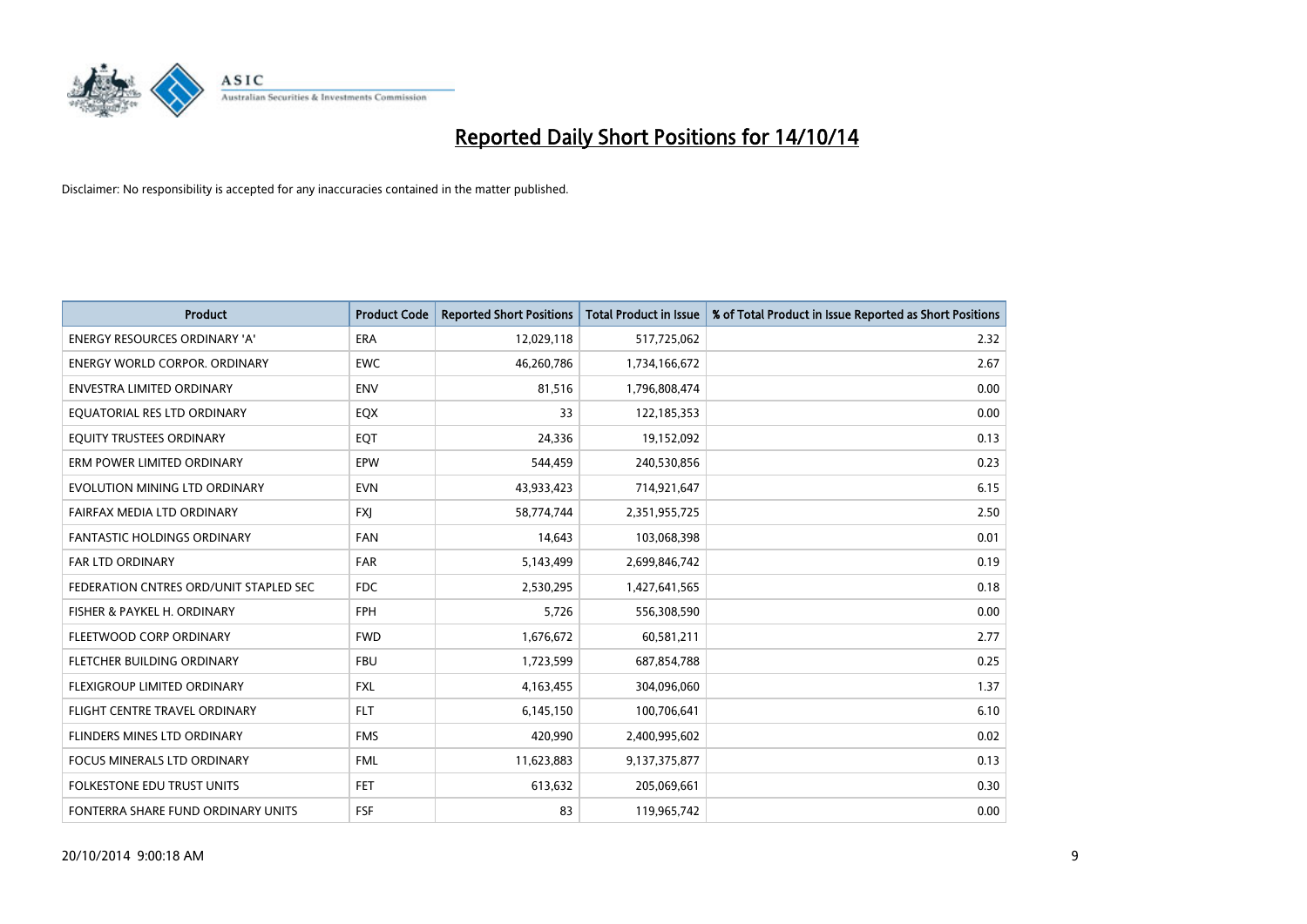

| <b>Product</b>                               | <b>Product Code</b> | <b>Reported Short Positions</b> | <b>Total Product in Issue</b> | % of Total Product in Issue Reported as Short Positions |
|----------------------------------------------|---------------------|---------------------------------|-------------------------------|---------------------------------------------------------|
| <b>FORTESCUE METALS GRP ORDINARY</b>         | <b>FMG</b>          | 292,996,176                     | 3,113,798,151                 | 9.41                                                    |
| FREEDOM FOOD LTD ORDINARY                    | <b>FNP</b>          | 50,664                          | 151,585,471                   | 0.03                                                    |
| <b>G.U.D. HOLDINGS ORDINARY</b>              | GUD                 | 2,387,371                       | 70,939,492                    | 3.37                                                    |
| <b>G8 EDUCATION LIMITED ORDINARY</b>         | <b>GEM</b>          | 11,456,721                      | 332,073,918                   | 3.45                                                    |
| <b>GALAXY RESOURCES ORDINARY</b>             | GXY                 | 655,959                         | 1,064,496,654                 | 0.06                                                    |
| <b>GBST HOLDINGS ORDINARY</b>                | <b>GBT</b>          | 9,929                           | 66,561,725                    | 0.01                                                    |
| <b>GDI PROPERTY GRP STAPLED SECURITIES</b>   | GDI                 | 415,573                         | 567,575,025                   | 0.07                                                    |
| <b>GENTRACK GROUP LTD ORDINARY</b>           | GTK                 | 2,804                           | 72,699,510                    | 0.00                                                    |
| <b>GENWORTH MORTGAGE ORDINARY</b>            | <b>GMA</b>          | 3,193,046                       | 650,000,000                   | 0.49                                                    |
| <b>GEODYNAMICS LIMITED ORDINARY</b>          | GDY                 | 819                             | 435,880,130                   | 0.00                                                    |
| <b>GINDALBIE METALS LTD ORDINARY</b>         | <b>GBG</b>          | 36,081,672                      | 1,495,306,811                 | 2.41                                                    |
| <b>GOLD ROAD RES LTD ORDINARY</b>            | GOR                 | 653,367                         | 592,811,895                   | 0.11                                                    |
| <b>GOODMAN FIELDER, ORDINARY</b>             | <b>GFF</b>          | 9,502,631                       | 1,955,559,207                 | 0.49                                                    |
| <b>GOODMAN GROUP STAPLED</b>                 | <b>GMG</b>          | 5,823,263                       | 1,745,460,061                 | 0.33                                                    |
| <b>GPT GROUP STAPLED SEC.</b>                | GPT                 | 4,719,985                       | 1,685,460,955                 | 0.28                                                    |
| <b>GRAINCORP LIMITED A CLASS ORDINARY</b>    | <b>GNC</b>          | 9,851,539                       | 228,855,628                   | 4.30                                                    |
| <b>GRANGE RESOURCES. ORDINARY</b>            | GRR                 | 8,457,636                       | 1,157,097,869                 | 0.73                                                    |
| <b>GREENCROSS LIMITED ORDINARY</b>           | GXL                 | 1,852,646                       | 111,447,503                   | 1.66                                                    |
| <b>GREENLAND MIN EN LTD ORDINARY</b>         | GGG                 | 834,837                         | 669,389,552                   | 0.12                                                    |
| <b>GREENLAND MIN EN LTD RIGHTS 26-JUN-14</b> | GGGR                | 3,842                           | 88,685,050                    | 0.00                                                    |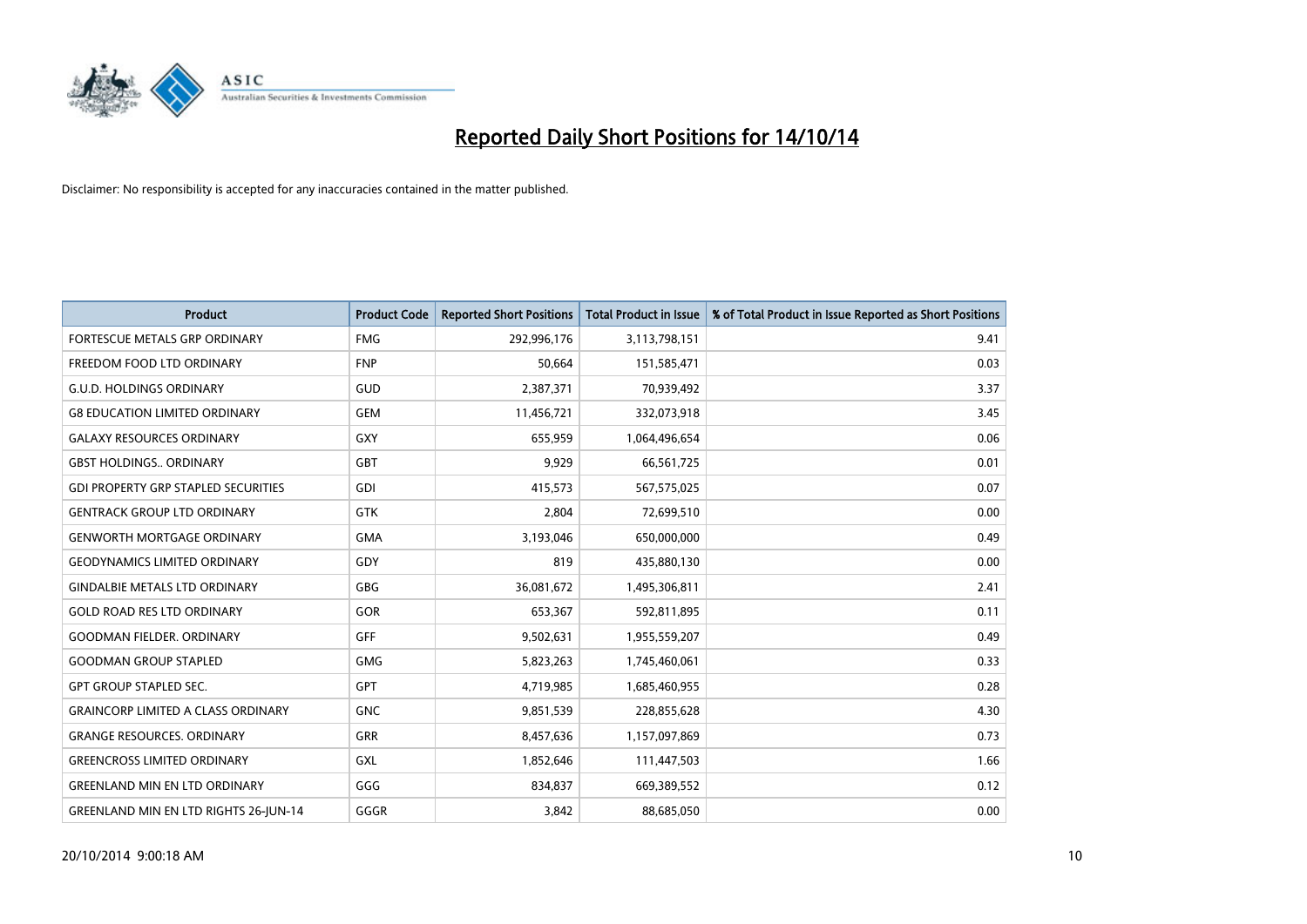

| <b>Product</b>                                   | <b>Product Code</b> | <b>Reported Short Positions</b> | <b>Total Product in Issue</b> | % of Total Product in Issue Reported as Short Positions |
|--------------------------------------------------|---------------------|---------------------------------|-------------------------------|---------------------------------------------------------|
| <b>GROWTHPOINT PROPERTY ORD/UNIT STAPLED SEC</b> | GOZ                 | 2,812,966                       | 554,562,240                   | 0.51                                                    |
| <b>GRYPHON MINERALS LTD ORDINARY</b>             | <b>GRY</b>          | 3,604,457                       | 401,115,935                   | 0.90                                                    |
| <b>GUILDFORD COAL LTD ORDINARY</b>               | <b>GUF</b>          | 77,890                          | 845,190,354                   | 0.01                                                    |
| <b>GWA GROUP LTD ORDINARY</b>                    | <b>GWA</b>          | 14,262,003                      | 306,533,770                   | 4.65                                                    |
| <b>HARVEY NORMAN ORDINARY</b>                    | <b>HVN</b>          | 37,841,694                      | 1,062,316,784                 | 3.56                                                    |
| HEALTHSCOPE LIMITED. ORDINARY                    | <b>HSO</b>          | 3,040,705                       | 1,732,094,838                 | 0.18                                                    |
| <b>HENDERSON GROUP CDI 1:1</b>                   | HGG                 | 4,919,541                       | 743,750,462                   | 0.66                                                    |
| HFA HOLDINGS LIMITED ORDINARY                    | <b>HFA</b>          | 3,809                           | 162,147,897                   | 0.00                                                    |
| <b>HIGHLANDS PACIFIC ORDINARY</b>                | <b>HIG</b>          | 3,153                           | 918,694,336                   | 0.00                                                    |
| HILLGROVE RES LTD ORDINARY                       | <b>HGO</b>          | 97,485                          | 147,711,123                   | 0.07                                                    |
| <b>HILLS LTD ORDINARY</b>                        | <b>HIL</b>          | 1,017,318                       | 232,828,103                   | 0.44                                                    |
| HORIZON OIL LIMITED ORDINARY                     | <b>HZN</b>          | 34,197,885                      | 1,301,981,265                 | 2.63                                                    |
| <b>HOTEL PROPERTY STAPLED</b>                    | <b>HPI</b>          | 250,000                         | 132,870,000                   | 0.19                                                    |
| <b>ICAR ASIA LTD ORDINARY</b>                    | ICO                 | 221,246                         | 193,188,846                   | 0.11                                                    |
| <b>ICON ENERGY LIMITED ORDINARY</b>              | <b>ICN</b>          | 95,146                          | 615,774,351                   | 0.02                                                    |
| <b>IINET LIMITED ORDINARY</b>                    | <b>IIN</b>          | 7,842,567                       | 162,163,526                   | 4.84                                                    |
| ILUKA RESOURCES ORDINARY                         | ILU                 | 38,890,566                      | 418,700,517                   | 9.29                                                    |
| <b>IMDEX LIMITED ORDINARY</b>                    | <b>IMD</b>          | 2,708,098                       | 216,203,136                   | 1.25                                                    |
| <b>IMX RESOURCES LTD ORDINARY</b>                | <b>IXR</b>          | $\mathbf{1}$                    | 507,497,146                   | 0.00                                                    |
| <b>INCITEC PIVOT ORDINARY</b>                    | IPL                 | 38,561,995                      | 1,654,998,197                 | 2.33                                                    |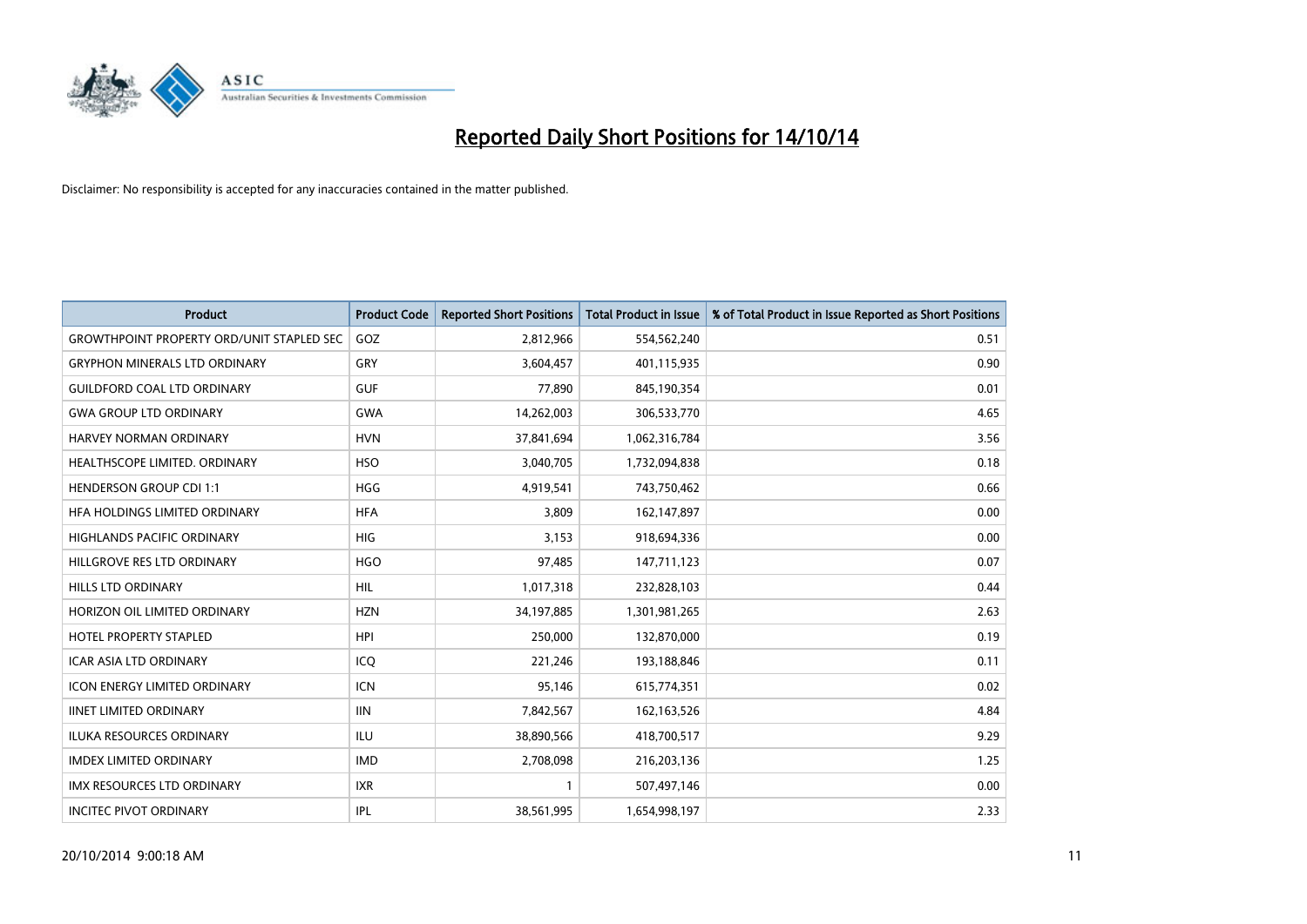

| <b>Product</b>                           | <b>Product Code</b> | <b>Reported Short Positions</b> | <b>Total Product in Issue</b> | % of Total Product in Issue Reported as Short Positions |
|------------------------------------------|---------------------|---------------------------------|-------------------------------|---------------------------------------------------------|
| <b>INDEPENDENCE GROUP ORDINARY</b>       | <b>IGO</b>          | 483,923                         | 234,256,573                   | 0.21                                                    |
| INDOPHIL RESOURCES ORDINARY              | <b>IRN</b>          | 2,884,310                       | 1,203,146,194                 | 0.24                                                    |
| <b>INDUSTRIA REIT STAPLED</b>            | <b>IDR</b>          | 324,811                         | 125,000,001                   | 0.26                                                    |
| INFIGEN ENERGY STAPLED SECURITIES        | <b>IFN</b>          | 3,078,194                       | 767,887,581                   | 0.40                                                    |
| <b>INFOMEDIA LTD ORDINARY</b>            | <b>IFM</b>          | 1,178,939                       | 306,954,355                   | 0.38                                                    |
| INGENIA GROUP STAPLED SECURITIES         | <b>INA</b>          | 6,904,698                       | 845,677,627                   | 0.82                                                    |
| <b>INSURANCE AUSTRALIA ORDINARY</b>      | IAG                 | 15,749,709                      | 2,341,618,048                 | 0.67                                                    |
| <b>INTREPID MINES ORDINARY</b>           | <b>IAU</b>          | 3,859,862                       | 557,577,524                   | 0.69                                                    |
| INVESTA OFFICE FUND STAPLED SECURITIES   | <b>IOF</b>          | 671,785                         | 614,047,458                   | 0.11                                                    |
| <b>INVOCARE LIMITED ORDINARY</b>         | <b>IVC</b>          | 5,060,344                       | 110,030,298                   | 4.60                                                    |
| <b>IOOF HOLDINGS LTD ORDINARY</b>        | IFL                 | 9,241,169                       | 300,133,752                   | 3.08                                                    |
| <b>IPROPERTY GROUP LTD ORDINARY</b>      | <b>IPP</b>          | 2,615,251                       | 181,703,204                   | 1.44                                                    |
| <b>IRESS LIMITED ORDINARY</b>            | <b>IRE</b>          | 5,608,070                       | 159,097,319                   | 3.52                                                    |
| <b>ISELECT LTD ORDINARY</b>              | <b>ISU</b>          | 888,694                         | 260,889,894                   | 0.34                                                    |
| <b>ISENTIA GROUP LTD ORDINARY</b>        | <b>ISD</b>          | 467,121                         | 200,000,001                   | 0.23                                                    |
| <b>ISENTRIC LTD. ORDINARY</b>            | ICU                 | 170,457                         | 76,746,962                    | 0.22                                                    |
| JAMES HARDIE INDUST CHESS DEPOSITARY INT | <b>IHX</b>          | 6,460,903                       | 444,925,946                   | 1.45                                                    |
| JAPARA HEALTHCARE LT ORDINARY            | <b>IHC</b>          | 6,891,848                       | 263,046,592                   | 2.62                                                    |
| <b>IB HI-FI LIMITED ORDINARY</b>         | <b>JBH</b>          | 12,214,653                      | 98,947,309                    | 12.34                                                   |
| <b>KAGARA LTD ORDINARY</b>               | KZL                 | 34,720                          | 798,953,117                   | 0.00                                                    |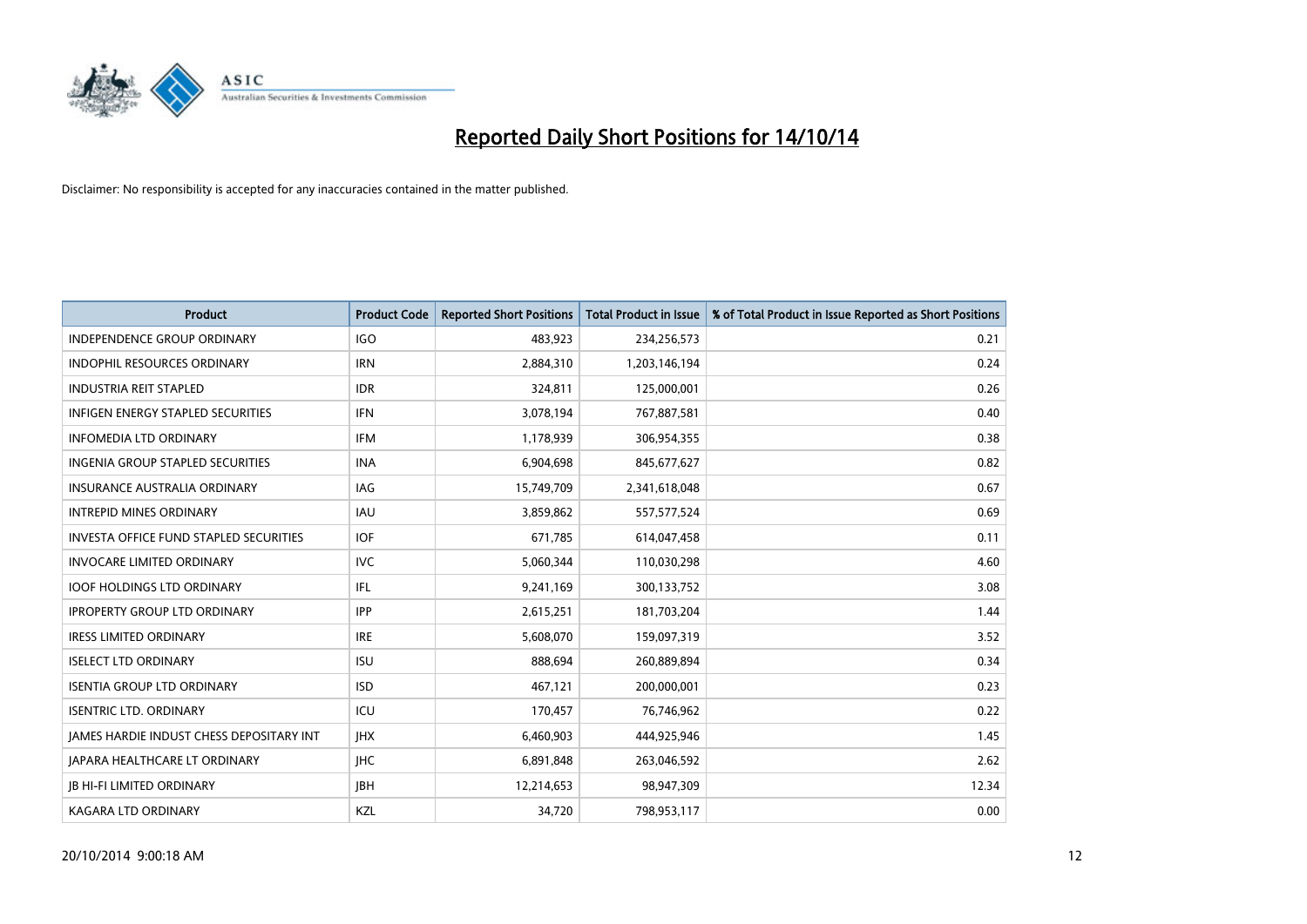

| <b>Product</b>                            | <b>Product Code</b> | <b>Reported Short Positions</b> | <b>Total Product in Issue</b> | % of Total Product in Issue Reported as Short Positions |
|-------------------------------------------|---------------------|---------------------------------|-------------------------------|---------------------------------------------------------|
| KAROON GAS AUSTRALIA ORDINARY             | <b>KAR</b>          | 21,913,865                      | 255,997,690                   | 8.56                                                    |
| KATHMANDU HOLD LTD ORDINARY               | <b>KMD</b>          | 3,125,119                       | 201,318,944                   | 1.55                                                    |
| <b>KBL MINING LIMITED ORDINARY</b>        | <b>KBL</b>          | 1,820                           | 393,535,629                   | 0.00                                                    |
| KINGSGATE CONSOLID. ORDINARY              | <b>KCN</b>          | 19,636,384                      | 223,584,937                   | 8.78                                                    |
| KINGSROSE MINING LTD ORDINARY             | <b>KRM</b>          | 426,348                         | 358,611,493                   | 0.12                                                    |
| <b>KOGI IRON LTD ORDINARY</b>             | <b>KFE</b>          | 2,192,098                       | 376,669,836                   | 0.58                                                    |
| LEIGHTON HOLDINGS ORDINARY                | LEI                 | 5,886,114                       | 338,503,563                   | 1.74                                                    |
| LEND LEASE GROUP UNIT/ORD STAPLED         | LLC                 | 3,122,110                       | 579,596,726                   | 0.54                                                    |
| LIQUEFIED NATURAL ORDINARY                | LNG                 | 8,367,100                       | 461,402,201                   | 1.81                                                    |
| LONESTAR RESO LTD ORDINARY                | LNR                 | 843,888                         | 752,187,211                   | 0.11                                                    |
| LUCAPA DIAMOND LTD ORDINARY               | LOM                 | 41,467                          | 181,844,946                   | 0.02                                                    |
| <b>LYNAS CORPORATION ORDINARY</b>         | <b>LYC</b>          | 140,443,678                     | 2,483,806,217                 | 5.65                                                    |
| <b>LYNAS CORPORATION RIGHTS 13-OCT-14</b> | <b>LYCR</b>         | 11,739,160                      | 887,071,988                   | 1.32                                                    |
| <b>M2 GRP LTD ORDINARY</b>                | <b>MTU</b>          | 4,728,427                       | 180,849,848                   | 2.61                                                    |
| <b>MACA LIMITED ORDINARY</b>              | <b>MLD</b>          | 1,140,144                       | 232,676,373                   | 0.49                                                    |
| MACMAHON HOLDINGS ORDINARY                | MAH                 | 182,165                         | 1,261,699,966                 | 0.01                                                    |
| MACO ATLAS ROADS GRP ORDINARY STAPLED     | <b>MQA</b>          | 5,195,900                       | 511,538,852                   | 1.02                                                    |
| MACQUARIE GROUP LTD ORDINARY              | <b>MQG</b>          | 1,022,042                       | 321,202,994                   | 0.32                                                    |
| MAGELLAN FIN GRP LTD ORDINARY             | <b>MFG</b>          | 4,814,979                       | 159,278,177                   | 3.02                                                    |
| MANTRA GROUP LTD ORDINARY                 | <b>MTR</b>          | 320,376                         | 249,471,229                   | 0.13                                                    |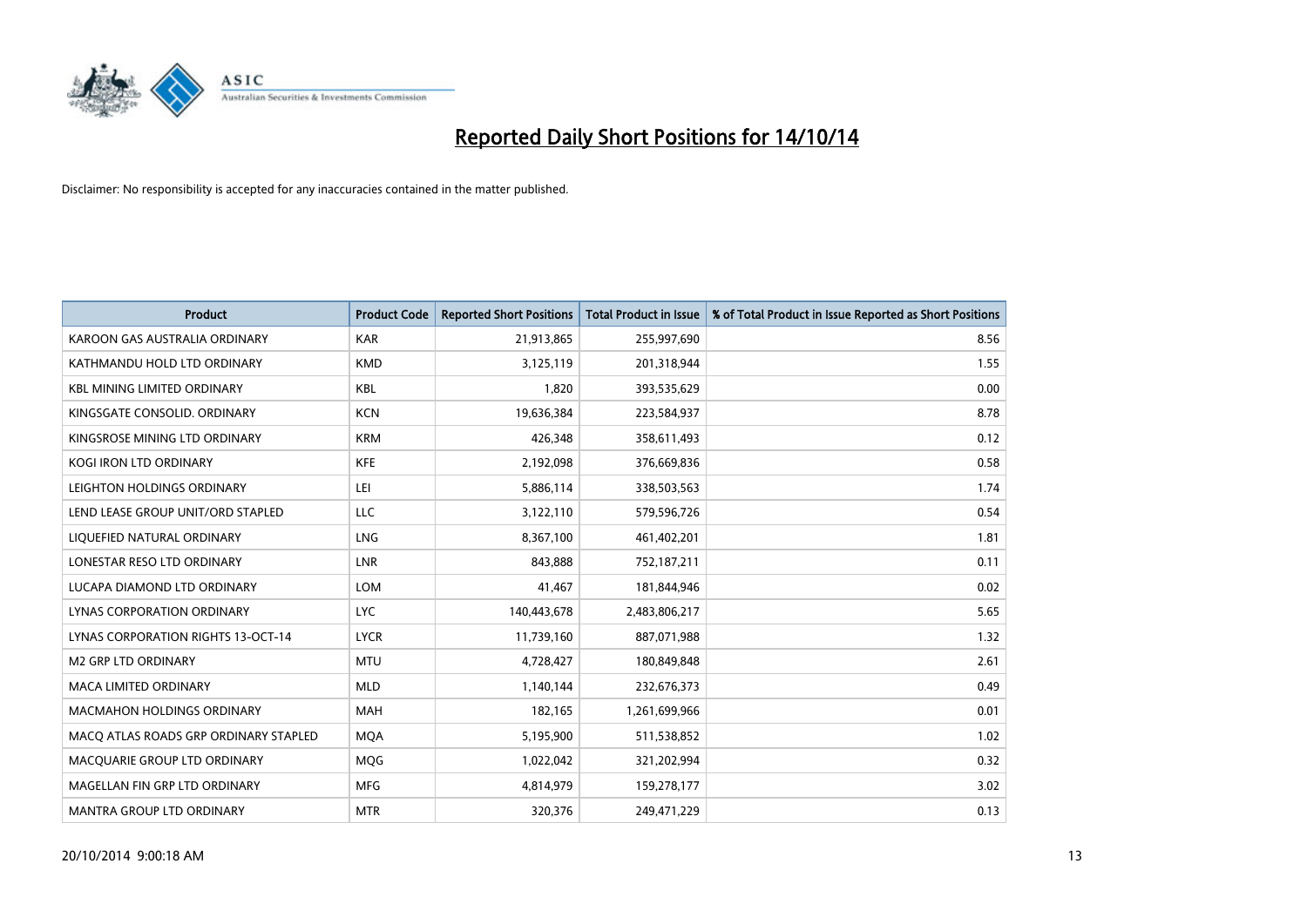

| <b>Product</b>                       | <b>Product Code</b> | <b>Reported Short Positions</b> | <b>Total Product in Issue</b> | % of Total Product in Issue Reported as Short Positions |
|--------------------------------------|---------------------|---------------------------------|-------------------------------|---------------------------------------------------------|
| MATRIX C & E LTD ORDINARY            | <b>MCE</b>          | 2,546,718                       | 94,555,428                    | 2.69                                                    |
| <b>MAVERICK DRILLING ORDINARY</b>    | <b>MAD</b>          | 4,291,881                       | 534,321,602                   | 0.80                                                    |
| <b>MAXITRANS INDUSTRIES ORDINARY</b> | <b>MXI</b>          | 20,643                          | 185,075,653                   | 0.01                                                    |
| MAYNE PHARMA LTD ORDINARY            | <b>MYX</b>          | 11,169,109                      | 587,634,335                   | 1.90                                                    |
| MCMILLAN SHAKESPEARE ORDINARY        | <b>MMS</b>          | 1,078,824                       | 77,525,801                    | 1.39                                                    |
| <b>MCPHERSON'S LTD ORDINARY</b>      | <b>MCP</b>          | 10,011                          | 95,434,645                    | 0.01                                                    |
| MEDUSA MINING LTD ORDINARY           | MML                 | 12,345,243                      | 207,794,301                   | 5.94                                                    |
| MERIDIAN ENERGY INSTALMENT RECEIPTS  | <b>MEZCA</b>        | 200,000                         | 1,255,413,626                 | 0.02                                                    |
| <b>MERMAID MARINE ORDINARY</b>       | <b>MRM</b>          | 18,182,678                      | 368,665,949                   | 4.93                                                    |
| MESOBLAST LIMITED ORDINARY           | <b>MSB</b>          | 19,506,850                      | 321,696,029                   | 6.06                                                    |
| METALS X LIMITED ORDINARY            | <b>MLX</b>          | 3,488,163                       | 1,655,826,110                 | 0.21                                                    |
| METCASH LIMITED ORDINARY             | <b>MTS</b>          | 116,887,631                     | 903,309,574                   | 12.94                                                   |
| MIGHTY RIVER POWER ORDINARY          | <b>MYT</b>          | 3,683,513                       | 1,400,012,517                 | 0.26                                                    |
| MINCOR RESOURCES NL ORDINARY         | <b>MCR</b>          | 84,759                          | 188,208,274                   | 0.05                                                    |
| MINERAL DEPOSITS ORDINARY            | <b>MDL</b>          | 1,206,838                       | 103,676,341                   | 1.16                                                    |
| MINERAL RESOURCES, ORDINARY          | <b>MIN</b>          | 17,630,747                      | 186,556,246                   | 9.45                                                    |
| MINT WIRELESS ORDINARY               | <b>MNW</b>          | 988,849                         | 470,372,395                   | 0.21                                                    |
| MIRABELA NICKEL LTD ORDINARY         | <b>MBN</b>          | 10                              | 929,710,216                   | 0.00                                                    |
| MIRVAC GROUP STAPLED SECURITIES      | <b>MGR</b>          | 2,294,933                       | 3,697,197,370                 | 0.06                                                    |
| MOLOPO ENERGY LTD ORDINARY           | <b>MPO</b>          | 31,118                          | 248,705,730                   | 0.01                                                    |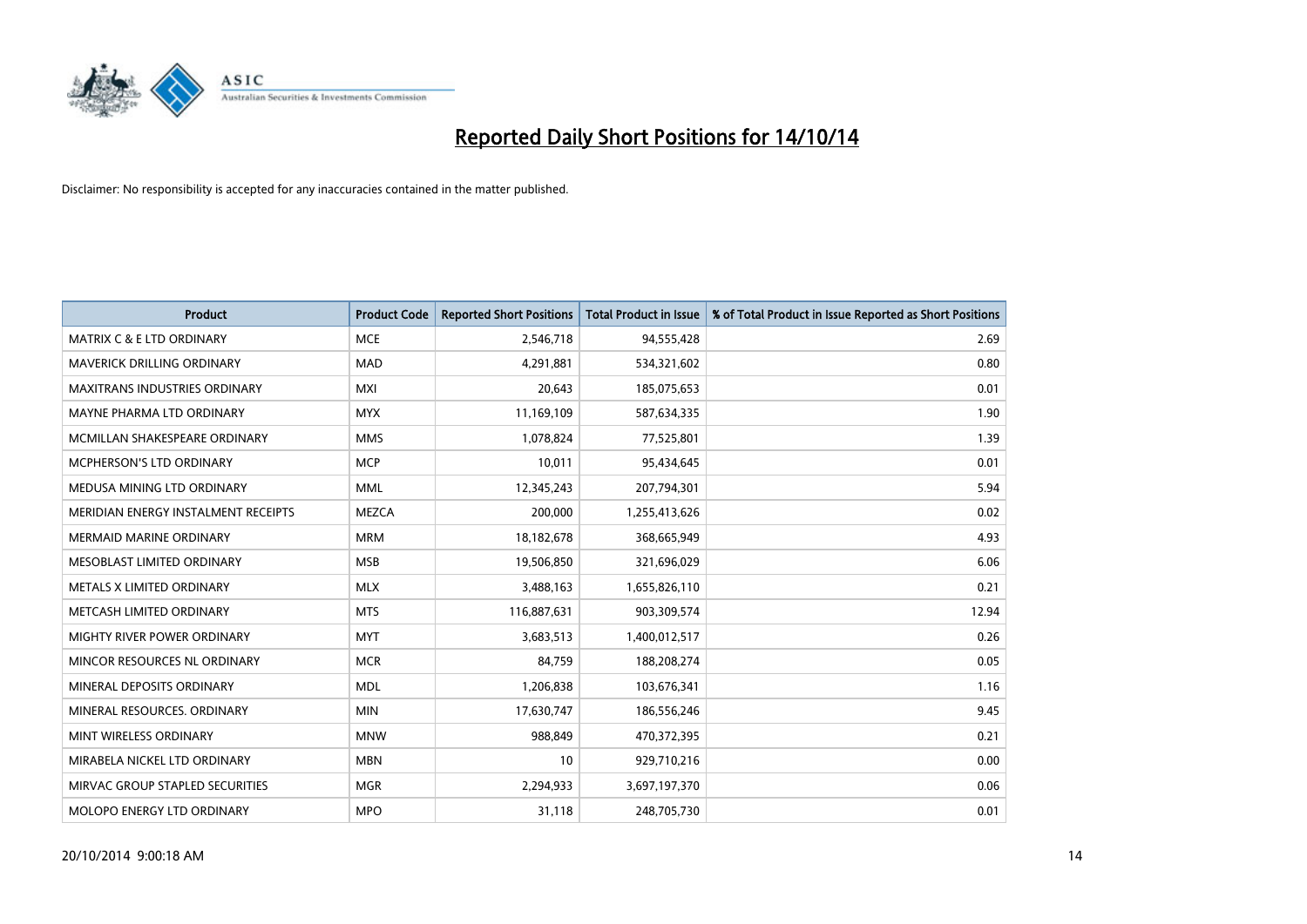

| <b>Product</b>                    | <b>Product Code</b> | <b>Reported Short Positions</b> | <b>Total Product in Issue</b> | % of Total Product in Issue Reported as Short Positions |
|-----------------------------------|---------------------|---------------------------------|-------------------------------|---------------------------------------------------------|
| MONADELPHOUS GROUP ORDINARY       | <b>MND</b>          | 8,322,301                       | 92,998,380                    | 8.95                                                    |
| MONASH IVF GROUP LTD ORDINARY     | <b>MVF</b>          | 495,487                         | 231,081,089                   | 0.21                                                    |
| MORTGAGE CHOICE LTD ORDINARY      | <b>MOC</b>          | 11,068                          | 123,879,296                   | 0.01                                                    |
| <b>MOUNT GIBSON IRON ORDINARY</b> | <b>MGX</b>          | 34,848,595                      | 1,090,805,085                 | 3.19                                                    |
| MULTIPLEX SITES SITES             | <b>MXUPA</b>        | 2,354                           | 4,500,000                     | 0.05                                                    |
| MYER HOLDINGS LTD ORDINARY        | <b>MYR</b>          | 101,494,873                     | 585,689,551                   | 17.33                                                   |
| NANOSONICS LIMITED ORDINARY       | <b>NAN</b>          | 2,155,714                       | 264,332,826                   | 0.82                                                    |
| NATIONAL AUST, BANK ORDINARY      | <b>NAB</b>          | 14,019,340                      | 2,365,790,790                 | 0.59                                                    |
| NATIONAL STORAGE STAPLED          | <b>NSR</b>          | 916,384                         | 290,831,660                   | 0.32                                                    |
| NAVITAS LIMITED ORDINARY          | <b>NVT</b>          | 4,587,922                       | 376,037,813                   | 1.22                                                    |
| NEARMAP LTD ORDINARY              | <b>NEA</b>          | 1,104,950                       | 337,946,101                   | 0.33                                                    |
| NEON ENERGY LIMITED ORDINARY      | <b>NEN</b>          | 140,474                         | 553,037,848                   | 0.03                                                    |
| NEW HOPE CORPORATION ORDINARY     | <b>NHC</b>          | 1,936,728                       | 830,999,449                   | 0.23                                                    |
| NEW STANDARD ENERGY ORDINARY      | <b>NSE</b>          | 10,500                          | 386,169,603                   | 0.00                                                    |
| NEWCREST MINING ORDINARY          | <b>NCM</b>          | 14,888,201                      | 766,510,971                   | 1.94                                                    |
| NEWS CORP A NON-VOTING CDI        | <b>NWSLV</b>        | 428,641                         | 2,692,304                     | 15.92                                                   |
| NEWS CORP B VOTING CDI            | <b>NWS</b>          | 2,380,044                       | 23,433,427                    | 10.16                                                   |
| NEWSAT LIMITED ORDINARY           | <b>NWT</b>          | 7,430,864                       | 613,199,841                   | 1.21                                                    |
| NEXTDC LIMITED ORDINARY           | <b>NXT</b>          | 19,303,552                      | 193,154,486                   | 9.99                                                    |
| NEXUS ENERGY LIMITED ORDINARY     | <b>NXS</b>          | 83,983                          | 1,330,219,459                 | 0.01                                                    |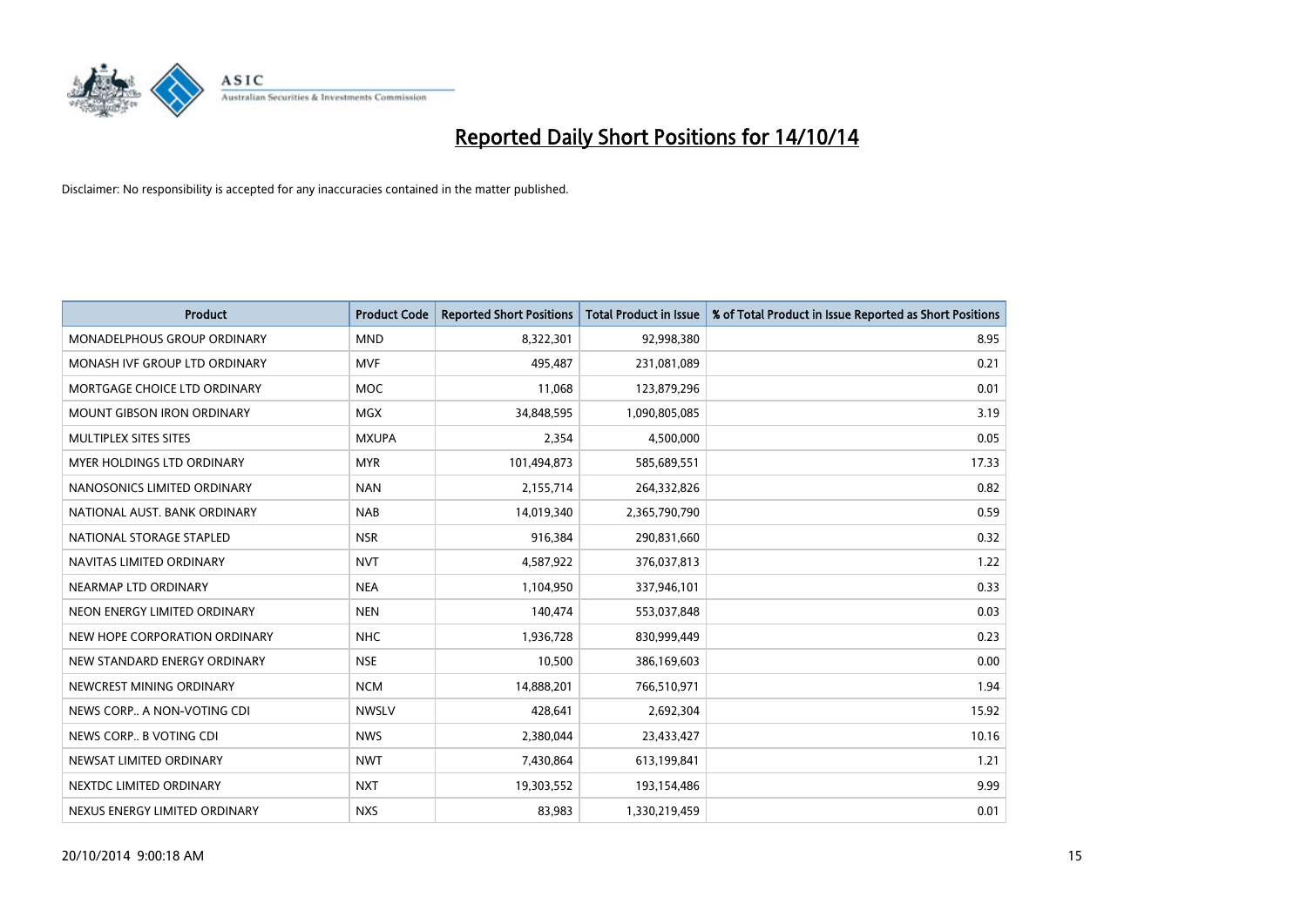

| <b>Product</b>                        | <b>Product Code</b> | <b>Reported Short Positions</b> | <b>Total Product in Issue</b> | % of Total Product in Issue Reported as Short Positions |
|---------------------------------------|---------------------|---------------------------------|-------------------------------|---------------------------------------------------------|
| NIB HOLDINGS LIMITED ORDINARY         | <b>NHF</b>          | 2,395,082                       | 439,004,182                   | 0.55                                                    |
| NINE ENTERTAINMENT ORDINARY           | <b>NEC</b>          | 11,246,037                      | 940,295,023                   | 1.20                                                    |
| NOBLE MINERAL RES ORDINARY            | <b>NMG</b>          | 2,365,726                       | 666,397,952                   | 0.36                                                    |
| NORTHERN IRON LTD ORDINARY            | <b>NFE</b>          | 11,392                          | 484,405,314                   | 0.00                                                    |
| NORTHERN STAR ORDINARY                | <b>NST</b>          | 11,584,119                      | 592,256,718                   | 1.96                                                    |
| NRW HOLDINGS LIMITED ORDINARY         | <b>NWH</b>          | 9,541,930                       | 278,888,011                   | 3.42                                                    |
| NUFARM LIMITED ORDINARY               | <b>NUF</b>          | 15,296,576                      | 264,367,746                   | 5.79                                                    |
| NUPLEX INDUSTRIES ORDINARY            | <b>NPX</b>          | 1,000                           | 198,125,827                   | 0.00                                                    |
| OCEANAGOLD CORP. CHESS DEPOSITARY INT | <b>OGC</b>          | 2,896,672                       | 301,520,186                   | 0.96                                                    |
| OIL SEARCH LTD ORDINARY               | OSH                 | 2,144,323                       | 1,522,692,587                 | 0.14                                                    |
| OM HOLDINGS LIMITED ORDINARY          | OMH                 | 58,121                          | 733,423,337                   | 0.01                                                    |
| OMI HOLDINGS LIMITED ORDINARY         | OMI                 | 27,135                          | 76,746,962                    | 0.04                                                    |
| ORICA LIMITED ORDINARY                | ORI                 | 17,875,915                      | 372,743,291                   | 4.80                                                    |
| ORIGIN ENERGY ORDINARY                | <b>ORG</b>          | 8,494,551                       | 1,106,271,529                 | 0.77                                                    |
| OROCOBRE LIMITED ORDINARY             | <b>ORE</b>          | 2,311,269                       | 132,041,911                   | 1.75                                                    |
| ORORA LIMITED ORDINARY                | <b>ORA</b>          | 7,452,047                       | 1,206,684,923                 | 0.62                                                    |
| OROTONGROUP LIMITED ORDINARY          | ORL                 | 259,766                         | 40,880,902                    | 0.64                                                    |
| OZ MINERALS ORDINARY                  | OZL                 | 15,664,462                      | 303,470,022                   | 5.16                                                    |
| OZFOREX GROUP LTD ORDINARY            | <b>OFX</b>          | 8,877,473                       | 240,000,000                   | 3.70                                                    |
| <b>PACIFIC BRANDS ORDINARY</b>        | <b>PBG</b>          | 62,194,529                      | 917,226,291                   | 6.78                                                    |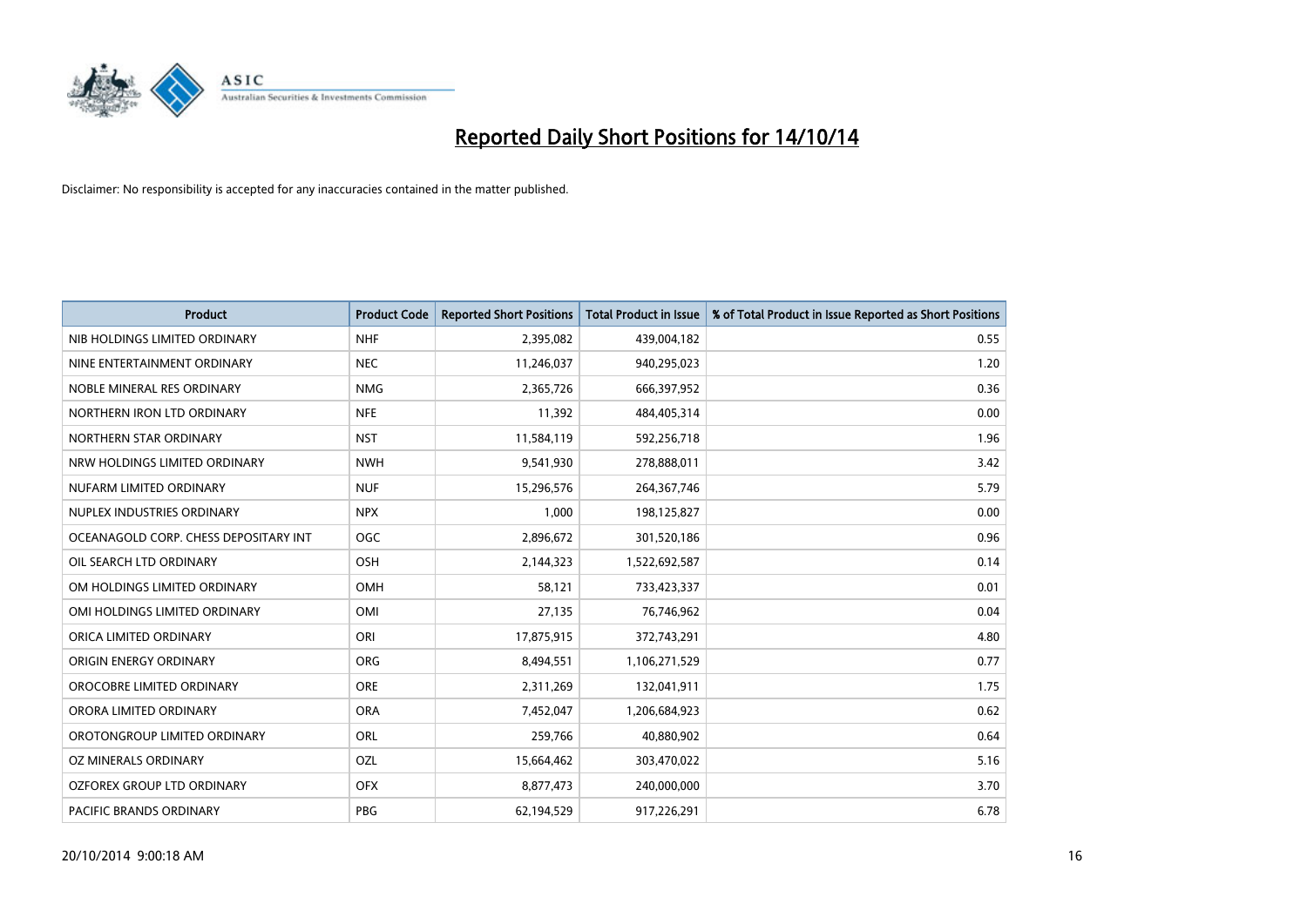

| <b>Product</b>                | <b>Product Code</b> | <b>Reported Short Positions</b> | <b>Total Product in Issue</b> | % of Total Product in Issue Reported as Short Positions |
|-------------------------------|---------------------|---------------------------------|-------------------------------|---------------------------------------------------------|
| PACT GROUP HLDGS LTD ORDINARY | <b>PGH</b>          | 2,650,712                       | 294,097,961                   | 0.90                                                    |
| PALADIN ENERGY LTD ORDINARY   | <b>PDN</b>          | 104,685,533                     | 964,894,574                   | 10.85                                                   |
| PANAUST LIMITED ORDINARY      | <b>PNA</b>          | 273,942                         | 636,599,496                   | 0.04                                                    |
| PANORAMIC RESOURCES ORDINARY  | PAN                 | 2,320                           | 322,275,824                   | 0.00                                                    |
| PANTERRA GOLD LTD ORDINARY    | PGI                 | $\mathbf{1}$                    | 822,241,166                   | 0.00                                                    |
| PAPERLINX LIMITED ORDINARY    | <b>PPX</b>          | 44,675                          | 665, 181, 261                 | 0.01                                                    |
| PAPILLON RES LTD ORDINARY     | PIR                 | 112,616                         | 356,976,210                   | 0.03                                                    |
| PATTIES FOODS LTD ORDINARY    | PFL                 | 9,001                           | 139,144,338                   | 0.01                                                    |
| PEET LIMITED ORDINARY         | <b>PPC</b>          | 52,444                          | 434,682,005                   | 0.01                                                    |
| PERPETUAL LIMITED ORDINARY    | PPT                 | 1,092,767                       | 46,574,426                    | 2.35                                                    |
| PERSEUS MINING LTD ORDINARY   | PRU                 | 21,036,344                      | 526,656,401                   | 3.99                                                    |
| PHARMAXIS LTD ORDINARY        | <b>PXS</b>          | 501,000                         | 309,522,849                   | 0.16                                                    |
| PHOSPHAGENICS LTD. ORDINARY   | POH                 | 43,750                          | 1,261,965,957                 | 0.00                                                    |
| PLATINUM ASSET ORDINARY       | <b>PTM</b>          | 2,894,845                       | 580,536,282                   | 0.50                                                    |
| PLATINUM AUSTRALIA ORDINARY   | <b>PLA</b>          | 836,027                         | 504,968,043                   | 0.17                                                    |
| PMP LIMITED ORDINARY          | <b>PMP</b>          | 27,581                          | 323,781,124                   | 0.01                                                    |
| POSEIDON NICK LTD ORDINARY    | POS                 | 1,971,860                       | 516,024,954                   | 0.38                                                    |
| PRANA BIOTECHNOLOGY ORDINARY  | <b>PBT</b>          | 3,053,672                       | 488,936,960                   | 0.62                                                    |
| PREMIER INVESTMENTS ORDINARY  | <b>PMV</b>          | 247,316                         | 155,714,874                   | 0.16                                                    |
| PRIMA BIOMED LTD ORDINARY     | <b>PRR</b>          | 132,361                         | 1,258,301,929                 | 0.01                                                    |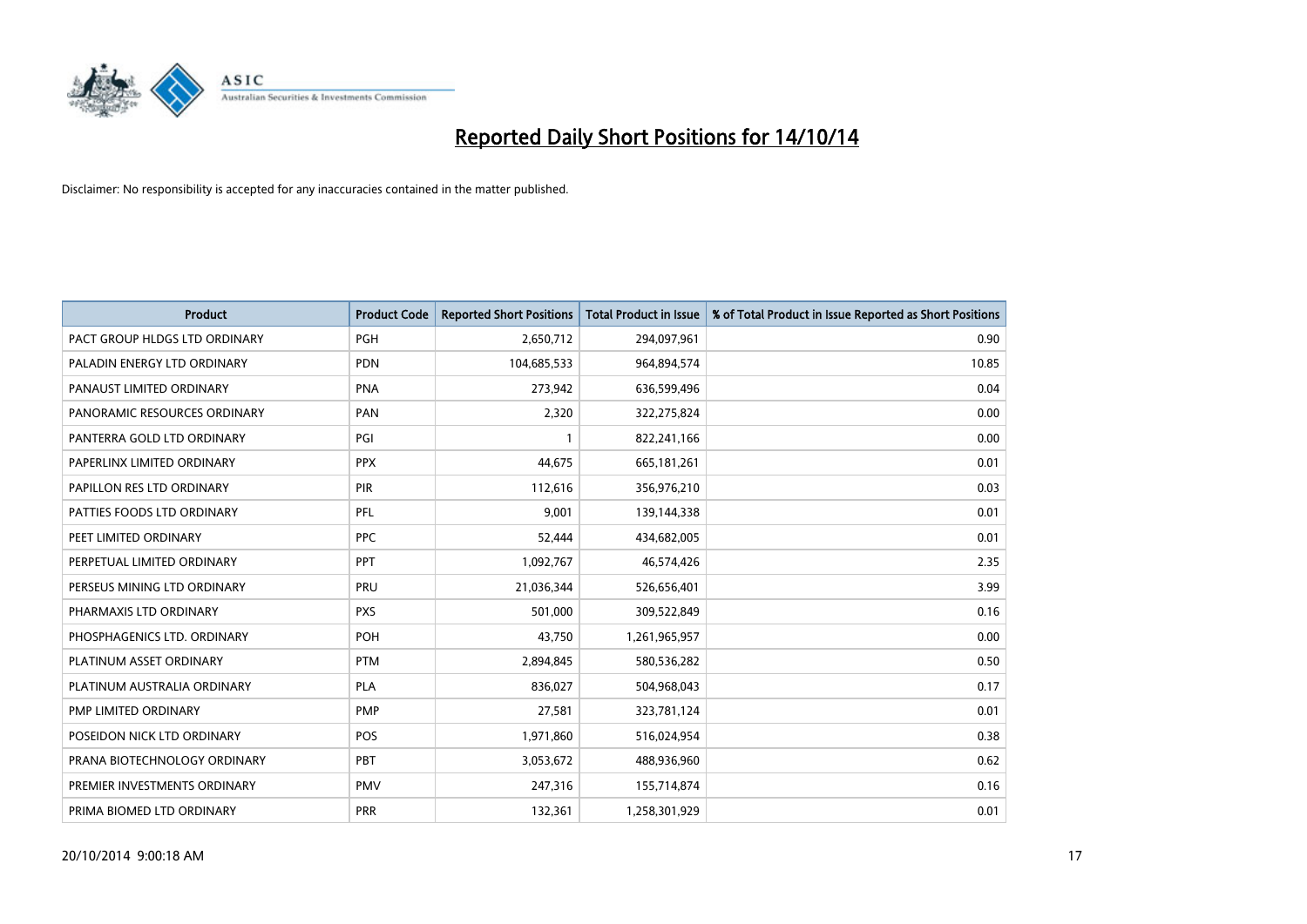

| <b>Product</b>                      | <b>Product Code</b> | <b>Reported Short Positions</b> | <b>Total Product in Issue</b> | % of Total Product in Issue Reported as Short Positions |
|-------------------------------------|---------------------|---------------------------------|-------------------------------|---------------------------------------------------------|
| PRIMARY HEALTH CARE ORDINARY        | <b>PRY</b>          | 23,616,603                      | 512,130,550                   | 4.61                                                    |
| PRIME MEDIA GRP LTD ORDINARY        | PRT                 | 1,587,271                       | 366,330,303                   | 0.43                                                    |
| PROGRAMMED ORDINARY                 | <b>PRG</b>          | 307,245                         | 118,651,911                   | 0.26                                                    |
| <b>QANTAS AIRWAYS ORDINARY</b>      | QAN                 | 33,874,216                      | 2,196,330,250                 | 1.54                                                    |
| OBE INSURANCE GROUP ORDINARY        | <b>OBE</b>          | 26,184,785                      | 1,364,945,301                 | 1.92                                                    |
| ORXPHARMA LTD ORDINARY              | <b>QRX</b>          | 61,250                          | 164,190,969                   | 0.04                                                    |
| <b>QUBE HOLDINGS LTD ORDINARY</b>   | <b>QUB</b>          | 3,439,931                       | 1,054,428,076                 | 0.33                                                    |
| RAMSAY HEALTH CARE ORDINARY         | <b>RHC</b>          | 934,079                         | 202,081,252                   | 0.46                                                    |
| RANGE RESOURCES LTD ORDINARY        | <b>RRS</b>          | 750,000                         | 4,990,740,816                 | 0.02                                                    |
| <b>RCG CORPORATION LTD ORDINARY</b> | <b>RCG</b>          | 237,928                         | 263,808,625                   | 0.09                                                    |
| <b>RCR TOMLINSON ORDINARY</b>       | <b>RCR</b>          | 668,098                         | 139,000,806                   | 0.48                                                    |
| <b>REA GROUP ORDINARY</b>           | <b>REA</b>          | 1,379,280                       | 131,714,699                   | 1.05                                                    |
| RECALL HOLDINGS LTD ORDINARY        | <b>REC</b>          | 9,614,264                       | 313,149,677                   | 3.07                                                    |
| <b>RECKON LIMITED ORDINARY</b>      | <b>RKN</b>          | 1,365,678                       | 112,084,762                   | 1.22                                                    |
| <b>RED 5 LIMITED ORDINARY</b>       | <b>RED</b>          | 174,740                         | 759,451,008                   | 0.02                                                    |
| RED FORK ENERGY ORDINARY            | <b>RFE</b>          | 318,694                         | 501,051,719                   | 0.06                                                    |
| REDBANK ENERGY LTD ORDINARY         | <b>AEJ</b>          | 13                              | 786,287                       | 0.00                                                    |
| REED RESOURCES LTD ORDINARY         | <b>RDR</b>          | 2,000                           | 499,453,895                   | 0.00                                                    |
| <b>REGIS RESOURCES ORDINARY</b>     | <b>RRL</b>          | 49,606,666                      | 499,781,595                   | 9.93                                                    |
| RESMED INC CDI 10:1                 | <b>RMD</b>          | 42,359,998                      | 1,403,045,440                 | 3.02                                                    |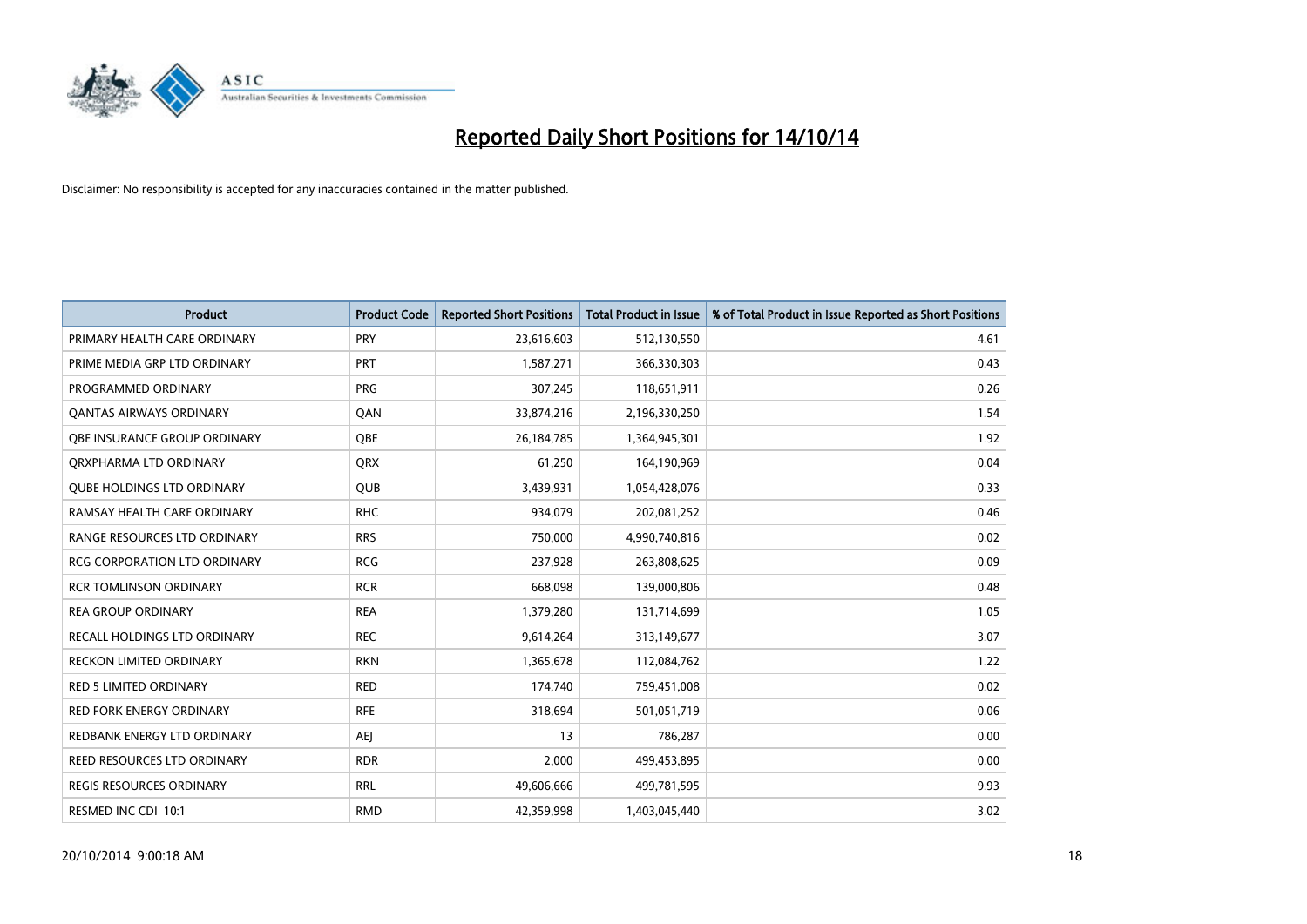

| <b>Product</b>                        | <b>Product Code</b> | <b>Reported Short Positions</b> | <b>Total Product in Issue</b> | % of Total Product in Issue Reported as Short Positions |
|---------------------------------------|---------------------|---------------------------------|-------------------------------|---------------------------------------------------------|
| <b>RESOLUTE MINING ORDINARY</b>       | <b>RSG</b>          | 10,416,045                      | 641,189,223                   | 1.62                                                    |
| RESOURCE GENERATION ORDINARY          | <b>RES</b>          | 1,220                           | 581,380,338                   | 0.00                                                    |
| RETAIL FOOD GROUP ORDINARY            | <b>RFG</b>          | 10,028,799                      | 144,878,508                   | 6.92                                                    |
| REX MINERALS LIMITED ORDINARY         | <b>RXM</b>          | 1,123,056                       | 220,519,784                   | 0.51                                                    |
| RIO TINTO LIMITED ORDINARY            | <b>RIO</b>          | 3,200,099                       | 435,758,720                   | 0.73                                                    |
| ROC OIL COMPANY ORDINARY              | <b>ROC</b>          | 9,668,731                       | 687,618,400                   | 1.41                                                    |
| ROX RESOURCES ORDINARY                | <b>RXL</b>          | 2,093,687                       | 849,673,095                   | 0.25                                                    |
| ROYAL WOLF HOLDINGS ORDINARY          | <b>RWH</b>          | 209,381                         | 100,387,052                   | 0.21                                                    |
| RUBIK FINANCIAL LTD. ORDINARY         | <b>RFL</b>          | 65,372                          | 340,999,914                   | 0.02                                                    |
| RUNGEPINCOCKMINARCO ORDINARY          | <b>RUL</b>          | 8,667                           | 177,653,062                   | 0.00                                                    |
| SAI GLOBAL LIMITED ORDINARY           | SAI                 | 200,890                         | 211,726,802                   | 0.09                                                    |
| SALMAT LIMITED ORDINARY               | <b>SLM</b>          | 101,561                         | 159,812,799                   | 0.06                                                    |
| SAMSON OIL & GAS LTD ORDINARY         | SSN                 | 17,357,000                      | 2,837,780,958                 | 0.61                                                    |
| SANDFIRE RESOURCES ORDINARY           | <b>SFR</b>          | 3,055,738                       | 155,640,968                   | 1.96                                                    |
| SANTOS LTD ORDINARY                   | <b>STO</b>          | 6,505,929                       | 982,255,602                   | 0.66                                                    |
| SARACEN MINERAL ORDINARY              | SAR                 | 2,597,824                       | 792,784,738                   | 0.33                                                    |
| SCA PROPERTY GROUP STAPLED SECURITIES | SCP                 | 21,870,177                      | 648,628,320                   | 3.37                                                    |
| <b>SCENTRE GRP STAPLED</b>            | <b>SCG</b>          | 26,502,619                      | 5,324,296,678                 | 0.50                                                    |
| SEDGMAN LIMITED ORDINARY              | <b>SDM</b>          | 1,128,550                       | 227,059,277                   | 0.50                                                    |
| SEEK LIMITED ORDINARY                 | <b>SEK</b>          | 13,806,416                      | 342,335,122                   | 4.03                                                    |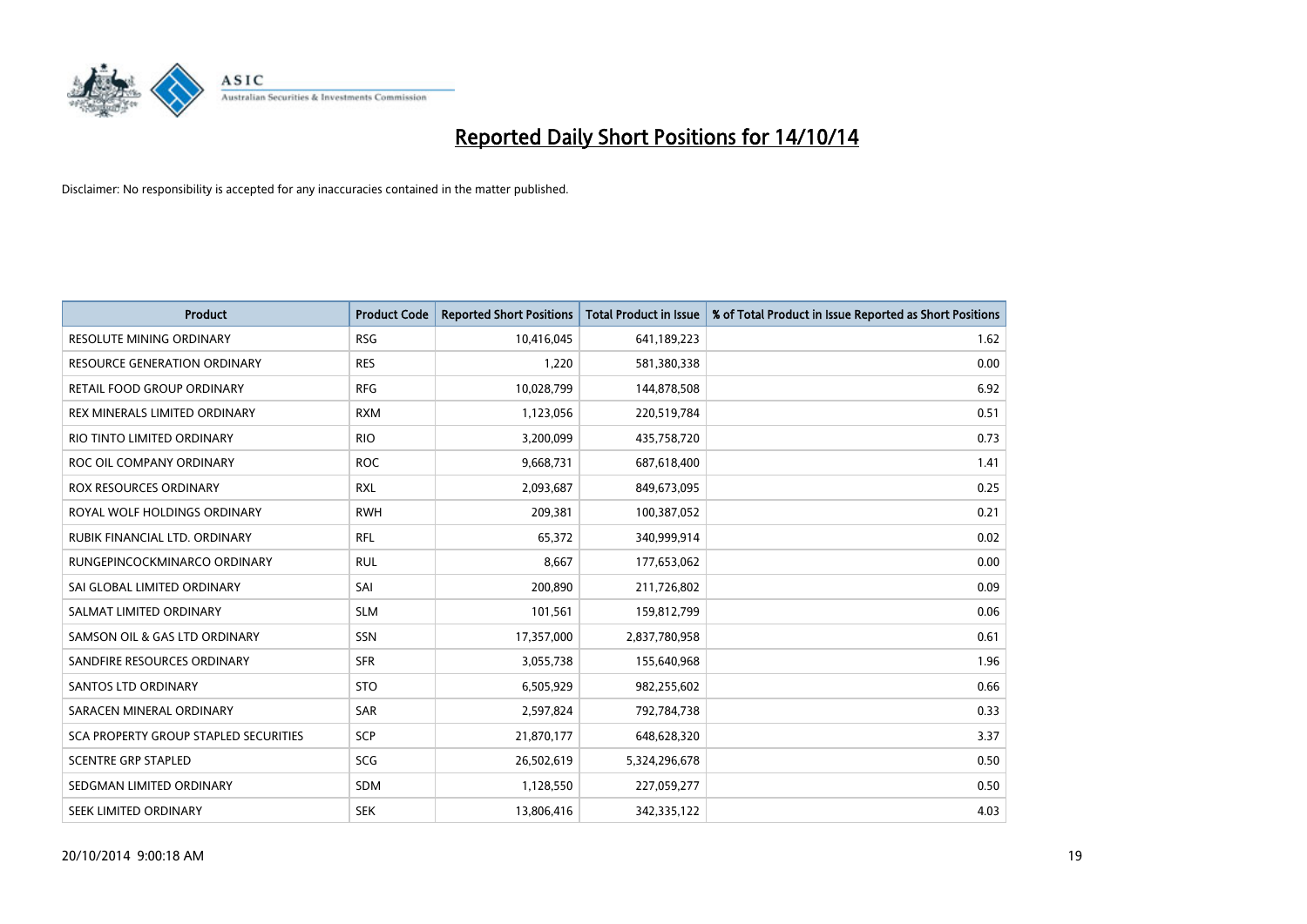

| <b>Product</b>                           | <b>Product Code</b> | <b>Reported Short Positions</b> | <b>Total Product in Issue</b> | % of Total Product in Issue Reported as Short Positions |
|------------------------------------------|---------------------|---------------------------------|-------------------------------|---------------------------------------------------------|
| SELECT HARVESTS ORDINARY                 | SHV                 | 1,256,664                       | 70,541,261                    | 1.78                                                    |
| SENEX ENERGY LIMITED ORDINARY            | <b>SXY</b>          | 44,552,795                      | 1,149,657,377                 | 3.88                                                    |
| SERVCORP LIMITED ORDINARY                | SRV                 | 2,294                           | 98,432,275                    | 0.00                                                    |
| SERVICE STREAM ORDINARY                  | <b>SSM</b>          | 30                              | 386,389,873                   | 0.00                                                    |
| SEVEN GROUP HOLDINGS ORDINARY            | <b>SVW</b>          | 1,396,025                       | 302,691,886                   | 0.46                                                    |
| SEVEN WEST MEDIA LTD ORDINARY            | SWM                 | 17,824,280                      | 999,160,872                   | 1.78                                                    |
| SG FLEET GROUP LTD ORDINARY              | SGF                 | 64,972                          | 242,691,826                   | 0.03                                                    |
| SIGMA PHARMACEUTICAL ORDINARY            | <b>SIP</b>          | 16,659,384                      | 1,108,086,575                 | 1.50                                                    |
| SILEX SYSTEMS ORDINARY                   | <b>SLX</b>          | 8,517,232                       | 170,467,339                   | 5.00                                                    |
| SILVER CHEF LIMITED ORDINARY             | <b>SIV</b>          | 85,336                          | 29,640,865                    | 0.29                                                    |
| SILVER LAKE RESOURCE ORDINARY            | <b>SLR</b>          | 25,156,686                      | 503,233,971                   | 5.00                                                    |
| SIMS METAL MGMT LTD ORDINARY             | SGM                 | 14,259,594                      | 204,633,630                   | 6.97                                                    |
| SINGAPORE TELECOMM. CHESS DEPOSITARY INT | SGT                 | 2,032,518                       | 115,837,110                   | 1.75                                                    |
| SINO GAS ENERGY ORDINARY                 | <b>SEH</b>          | 10,559,565                      | 1,541,672,358                 | 0.68                                                    |
| SIRIUS RESOURCES NL ORDINARY             | <b>SIR</b>          | 12,533,908                      | 340,988,269                   | 3.68                                                    |
| SIRTEX MEDICAL ORDINARY                  | <b>SRX</b>          | 30,054                          | 56,524,273                    | 0.05                                                    |
| SKILLED GROUP LTD ORDINARY               | <b>SKE</b>          | 6,633,573                       | 235,753,791                   | 2.81                                                    |
| <b>SKY NETWORK ORDINARY</b>              | <b>SKT</b>          | 11,808,256                      | 389,139,785                   | 3.03                                                    |
| SKYCITY ENT GRP LTD ORDINARY             | <b>SKC</b>          | 8,266,499                       | 592,857,388                   | 1.39                                                    |
| <b>SLATER &amp; GORDON ORDINARY</b>      | SGH                 | 619,912                         | 205,583,924                   | 0.30                                                    |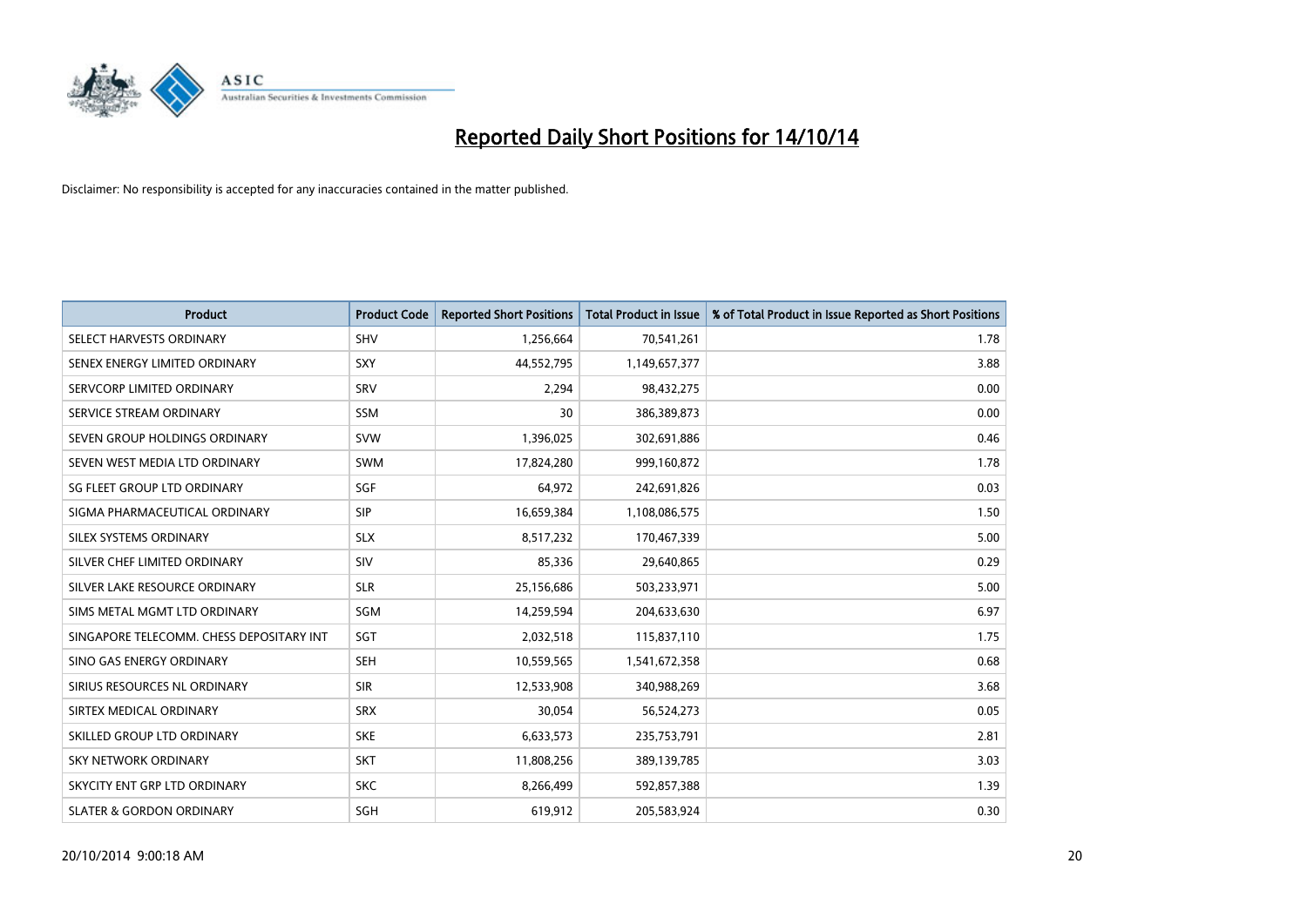

| <b>Product</b>                           | <b>Product Code</b> | <b>Reported Short Positions</b> | <b>Total Product in Issue</b> | % of Total Product in Issue Reported as Short Positions |
|------------------------------------------|---------------------|---------------------------------|-------------------------------|---------------------------------------------------------|
| SMARTGRP CORPORATION ORDINARY            | <b>SIQ</b>          | 324,979                         | 101,461,150                   | 0.32                                                    |
| SMS MANAGEMENT, ORDINARY                 | <b>SMX</b>          | 1,998,099                       | 69,394,537                    | 2.88                                                    |
| SONIC HEALTHCARE ORDINARY                | SHL                 | 2,638,656                       | 401,171,556                   | 0.66                                                    |
| SOUL PATTINSON (W.H) ORDINARY            | SOL                 | 35,353                          | 239,395,320                   | 0.01                                                    |
| SP AUSNET STAPLED SECURITIES             | SPN                 | 580,214                         | 3,425,244,162                 | 0.02                                                    |
| SPARK INFRASTRUCTURE STAPLED US PROHIBT. | SKI                 | 13,368,950                      | 1,466,360,128                 | 0.91                                                    |
| SPARK NEW ZEALAND ORDINARY               | <b>SPK</b>          | 13,750,951                      | 1,834,767,958                 | 0.75                                                    |
| SPDR 200 FUND ETF UNITS                  | <b>STW</b>          | 13,479                          | 46,146,865                    | 0.03                                                    |
| SPECIALTY FASHION ORDINARY               | <b>SFH</b>          | 93,949                          | 192,236,121                   | 0.05                                                    |
| SPOTLESS GRP HLD LTD ORDINARY            | <b>SPO</b>          | 24,539,843                      | 1,098,290,178                 | 2.23                                                    |
| ST BARBARA LIMITED ORDINARY              | <b>SBM</b>          | 9,916,151                       | 488,074,077                   | 2.03                                                    |
| STARPHARMA HOLDINGS ORDINARY             | SPL                 | 14,812,336                      | 313,283,388                   | 4.73                                                    |
| STEADFAST GROUP LTD ORDINARY             | <b>SDF</b>          | 9,074,836                       | 503,352,992                   | 1.80                                                    |
| STH CRS ELECT ENGNR ORDINARY             | <b>SXE</b>          | 11,032                          | 161,523,130                   | 0.01                                                    |
| STHN CROSS MEDIA ORDINARY                | SXL                 | 36,656,478                      | 705,246,986                   | 5.20                                                    |
| STOCKLAND UNITS/ORD STAPLED              | SGP                 | 5,915,444                       | 2,348,746,744                 | 0.25                                                    |
| STRAITS RES LTD. ORDINARY                | <b>SRQ</b>          | 20,370                          | 1,217,730,293                 | 0.00                                                    |
| STRIKE ENERGY LTD ORDINARY               | <b>STX</b>          | 4,000                           | 833,330,946                   | 0.00                                                    |
| STW COMMUNICATIONS ORDINARY              | SGN                 | 5,551,651                       | 409,699,000                   | 1.36                                                    |
| SUNCORP GROUP LTD ORDINARY               | <b>SUN</b>          | 9,408,989                       | 1,286,600,980                 | 0.73                                                    |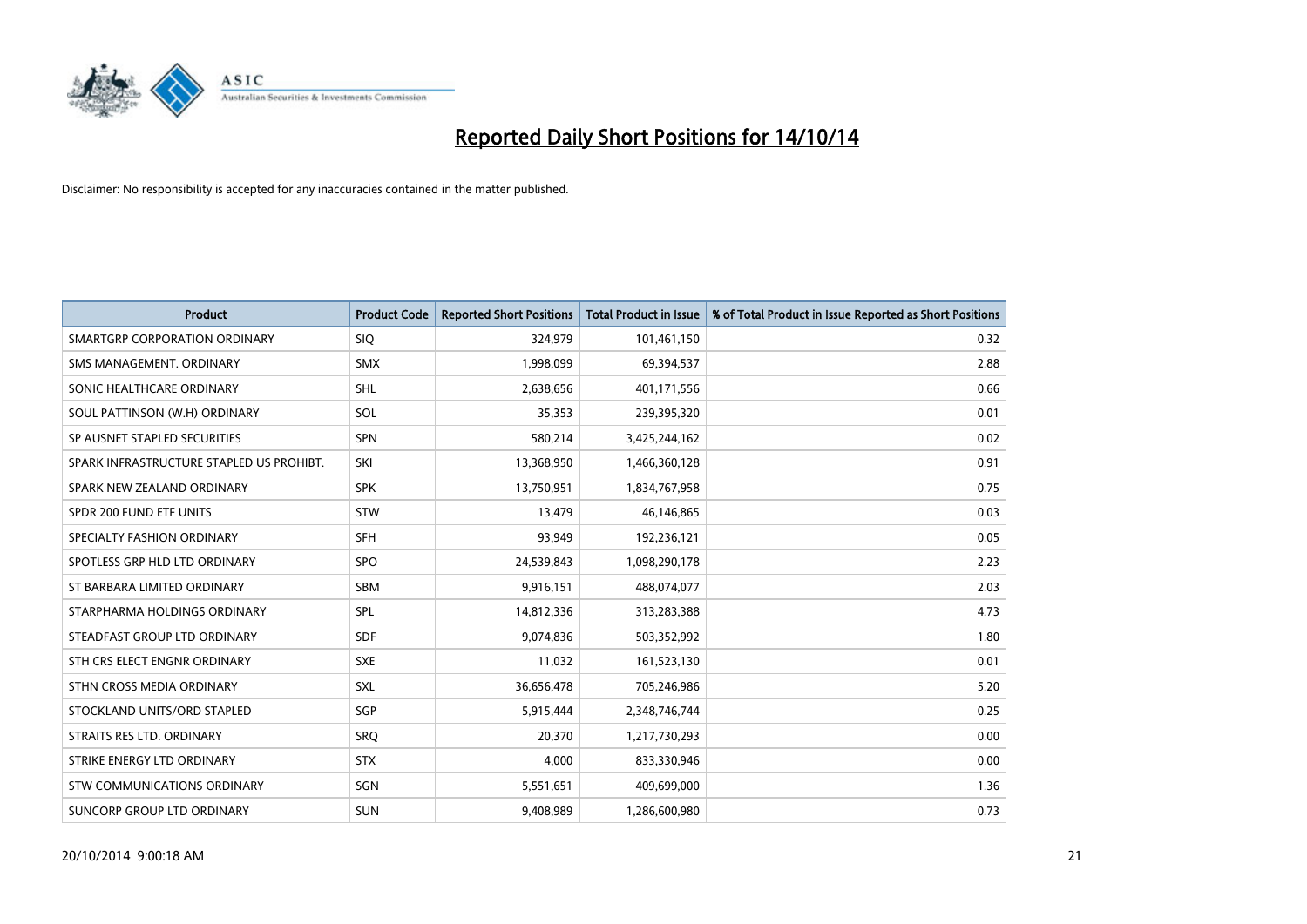

| <b>Product</b>                       | <b>Product Code</b> | <b>Reported Short Positions</b> | <b>Total Product in Issue</b> | % of Total Product in Issue Reported as Short Positions |
|--------------------------------------|---------------------|---------------------------------|-------------------------------|---------------------------------------------------------|
| SUNDANCE ENERGY ORDINARY             | <b>SEA</b>          | 2,053,776                       | 548,854,663                   | 0.37                                                    |
| SUNDANCE RESOURCES ORDINARY          | SDL                 | 84,505,409                      | 3,082,028,456                 | 2.74                                                    |
| SUNLAND GROUP LTD ORDINARY           | <b>SDG</b>          | 99,235                          | 181,710,087                   | 0.05                                                    |
| SUPER RET REP LTD ORDINARY           | SUL                 | 9,100,736                       | 196,897,430                   | 4.62                                                    |
| SYD AIRPORT STAPLED US PROHIBIT.     | SYD                 | 26,571,254                      | 2,216,216,041                 | 1.20                                                    |
| SYRAH RESOURCES ORDINARY             | <b>SYR</b>          | 4,846,122                       | 164,135,076                   | 2.95                                                    |
| TABCORP HOLDINGS LTD ORDINARY        | <b>TAH</b>          | 19,256,318                      | 765,652,364                   | 2.52                                                    |
| TAP OIL LIMITED ORDINARY             | <b>TAP</b>          | 10,433                          | 243,186,639                   | 0.00                                                    |
| TASSAL GROUP LIMITED ORDINARY        | <b>TGR</b>          | 309,471                         | 146,897,115                   | 0.21                                                    |
| <b>TATTS GROUP LTD ORDINARY</b>      | <b>TTS</b>          | 28,809,813                      | 1,434,790,447                 | 2.01                                                    |
| <b>TECHNOLOGY ONE ORDINARY</b>       | <b>TNE</b>          | 3,495,791                       | 308,796,455                   | 1.13                                                    |
| <b>TELSTRA CORPORATION, ORDINARY</b> | <b>TLS</b>          | 43,174,318                      | 12,443,074,357                | 0.35                                                    |
| TEN NETWORK HOLDINGS ORDINARY        | <b>TEN</b>          | 148,699,086                     | 2,630,984,596                 | 5.65                                                    |
| TERANGA GOLD CORP CDI 1:1            | <b>TGZ</b>          | 1,374                           | 73,965,595                    | 0.00                                                    |
| TFS CORPORATION LTD ORDINARY         | <b>TFC</b>          | 4,950,224                       | 325,267,408                   | 1.52                                                    |
| THE REJECT SHOP ORDINARY             | <b>TRS</b>          | 2,346,672                       | 28,844,648                    | 8.14                                                    |
| <b>TIGER RESOURCES ORDINARY</b>      | <b>TGS</b>          | 7,557,261                       | 1,143,541,406                 | 0.66                                                    |
| TOLL HOLDINGS LTD ORDINARY           | <b>TOL</b>          | 23,570,246                      | 717,318,622                   | 3.29                                                    |
| TORO ENERGY LIMITED ORDINARY         | <b>TOE</b>          | 9,845                           | 1,567,784,418                 | 0.00                                                    |
| TOX FREE SOLUTIONS ORDINARY          | <b>TOX</b>          | 2,620,324                       | 133,752,359                   | 1.96                                                    |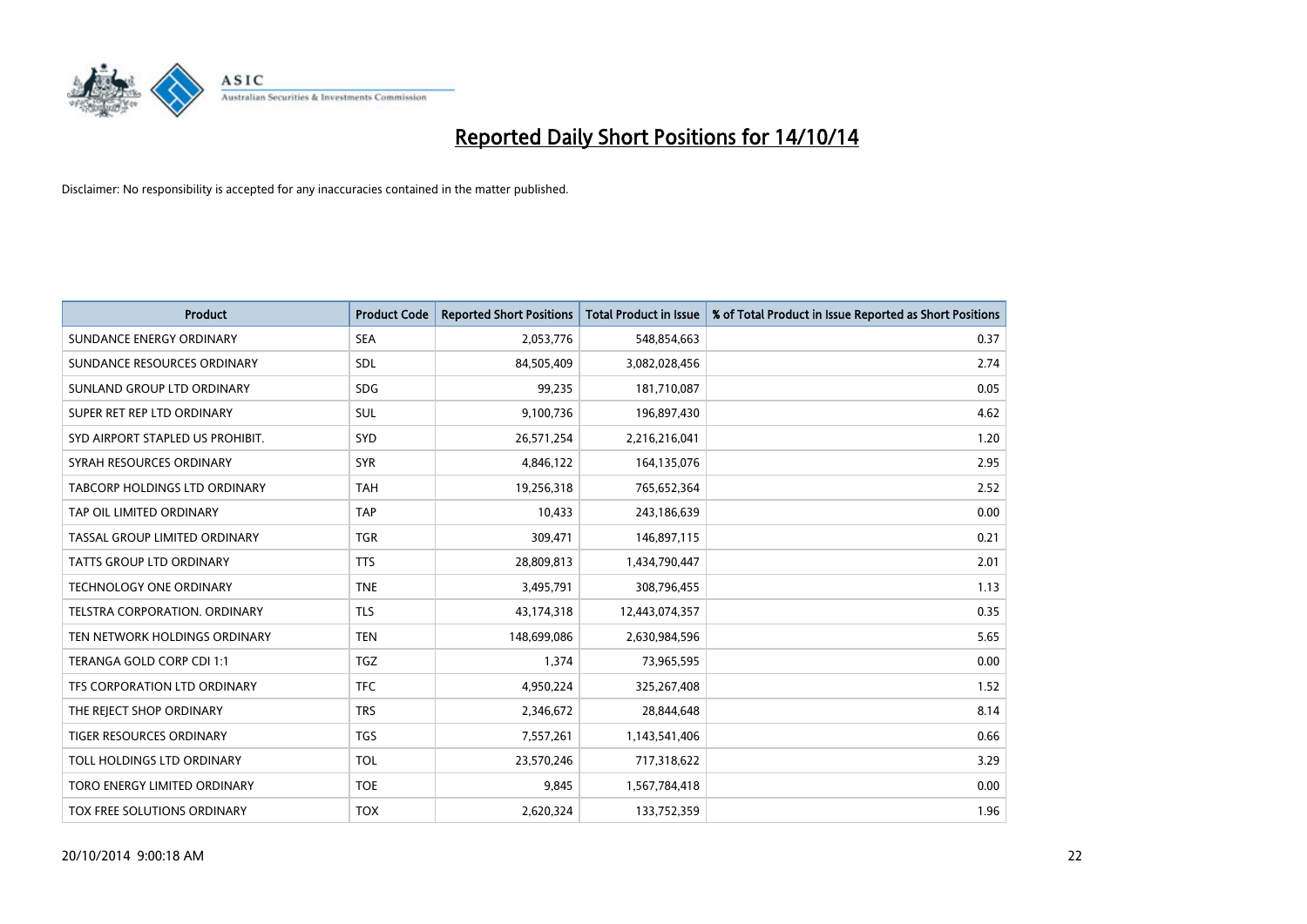

| <b>Product</b>                       | <b>Product Code</b> | <b>Reported Short Positions</b> | <b>Total Product in Issue</b> | % of Total Product in Issue Reported as Short Positions |
|--------------------------------------|---------------------|---------------------------------|-------------------------------|---------------------------------------------------------|
| TPG TELECOM LIMITED ORDINARY         | <b>TPM</b>          | 9,261,800                       | 793,808,141                   | 1.17                                                    |
| TRADE ME GROUP ORDINARY              | <b>TME</b>          | 6,366,179                       | 396,913,549                   | 1.60                                                    |
| <b>TRANSFIELD SERVICES ORDINARY</b>  | <b>TSE</b>          | 9,614,261                       | 512,457,716                   | 1.88                                                    |
| TRANSPACIFIC INDUST. ORDINARY        | <b>TPI</b>          | 25,315,709                      | 1,579,648,778                 | 1.60                                                    |
| TRANSURBAN GROUP TRIPLE STAPLED SEC. | <b>TCL</b>          | 22,751,516                      | 1,906,390,878                 | 1.19                                                    |
| <b>TREASURY GROUP ORDINARY</b>       | <b>TRG</b>          | 30,399                          | 23,697,498                    | 0.13                                                    |
| TREASURY WINE ESTATE ORDINARY        | <b>TWE</b>          | 10,323,824                      | 651,261,403                   | 1.59                                                    |
| TRITON MIN LTD ORDINARY              | <b>TON</b>          | 730                             | 310,101,731                   | 0.00                                                    |
| TROY RESOURCES LTD ORDINARY          | <b>TRY</b>          | 4,724,088                       | 195,265,161                   | 2.42                                                    |
| <b>TZ LIMITED ORDINARY</b>           | <b>TZL</b>          | 5,253,454                       | 384,874,293                   | 1.36                                                    |
| UGL LIMITED ORDINARY                 | UGL                 | 16,394,826                      | 166,511,240                   | 9.85                                                    |
| UNILIFE CORPORATION CDI 6:1          | <b>UNS</b>          | 114,184                         | 272,833,620                   | 0.04                                                    |
| UXC LIMITED ORDINARY                 | <b>UXC</b>          | 2,795,415                       | 329,728,102                   | 0.85                                                    |
| <b>VEDA GROUP LTD ORDINARY</b>       | <b>VED</b>          | 18,428,698                      | 842,055,406                   | 2.19                                                    |
| <b>VILLAGE ROADSHOW LTD ORDINARY</b> | <b>VRL</b>          | 552,171                         | 159,509,459                   | 0.35                                                    |
| <b>VIRGIN AUS HLDG LTD ORDINARY</b>  | VAH                 | 53,660,563                      | 3,524,912,131                 | 1.52                                                    |
| VIRTUS HEALTH LTD ORDINARY           | <b>VRT</b>          | 3,840,771                       | 79,847,678                    | 4.81                                                    |
| <b>VOCATION LTD ORDINARY</b>         | <b>VET</b>          | 14,452,942                      | 230,000,000                   | 6.28                                                    |
| <b>VOCUS COMMS LTD ORDINARY</b>      | <b>VOC</b>          | 618,373                         | 104,803,018                   | 0.59                                                    |
| WARRNAMBOOL CHEESE ORDINARY          | <b>WCB</b>          | 19                              | 56,098,797                    | 0.00                                                    |